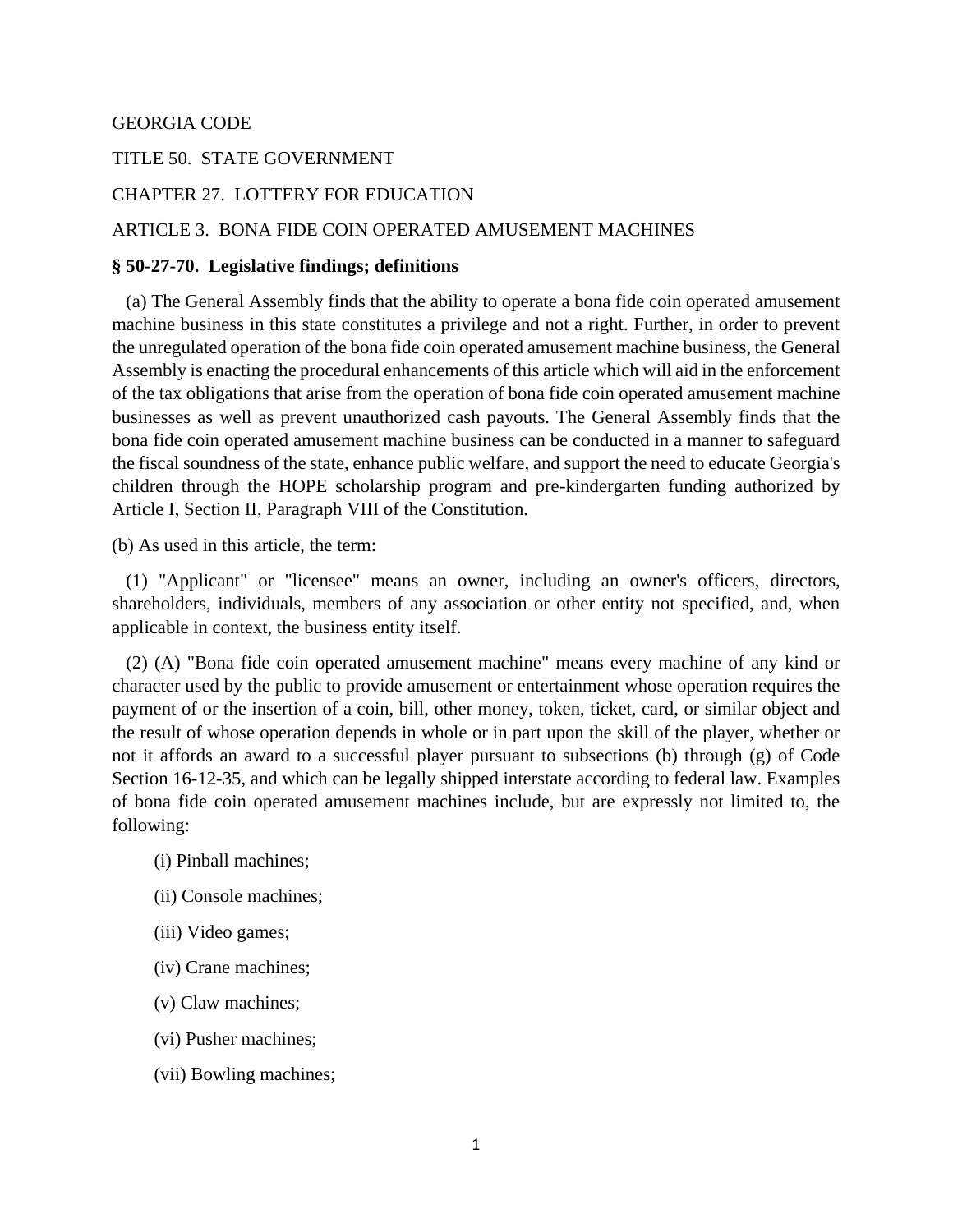(viii) Novelty arcade games;

(ix) Foosball or table soccer machines;

(x) Miniature racetrack, football, or golf machines;

(xi) Target or shooting gallery machines;

(xii) Basketball machines;

(xiii) Shuffleboard games;

(xiv) Kiddie ride games;

(xv) Skeeball machines;

(xvi) Air hockey machines;

(xvii) Roll down machines;

(xviii) Trivia machines;

(xix) Laser games;

(xx) Simulator games;

(xxi) Virtual reality machines;

(xxii) Maze games;

(xxiii) Racing games;

 (xxiv) Coin operated pool tables or coin operated billiard tables as defined in paragraph (3) of Code Section 43-8-1; and

(xxv) Any other similar amusement machine which can be legally operated in Georgia.

 The term also means a machine of any kind or character used by the public to provide music whose operation requires the payment of or the insertion of a coin, bill, other money, token, ticket, card, or similar object such as jukeboxes or other similar types of music machines.

(B) The term "bona fide coin operated amusement machine" does not include the following:

(i) Coin operated washing machines or dryers;

(ii) Vending machines which for payment of money dispense products or services;

(iii) Gas and electric meters;

(iv) Pay telephones;

(v) Pay toilets;

(vi) Cigarette vending machines;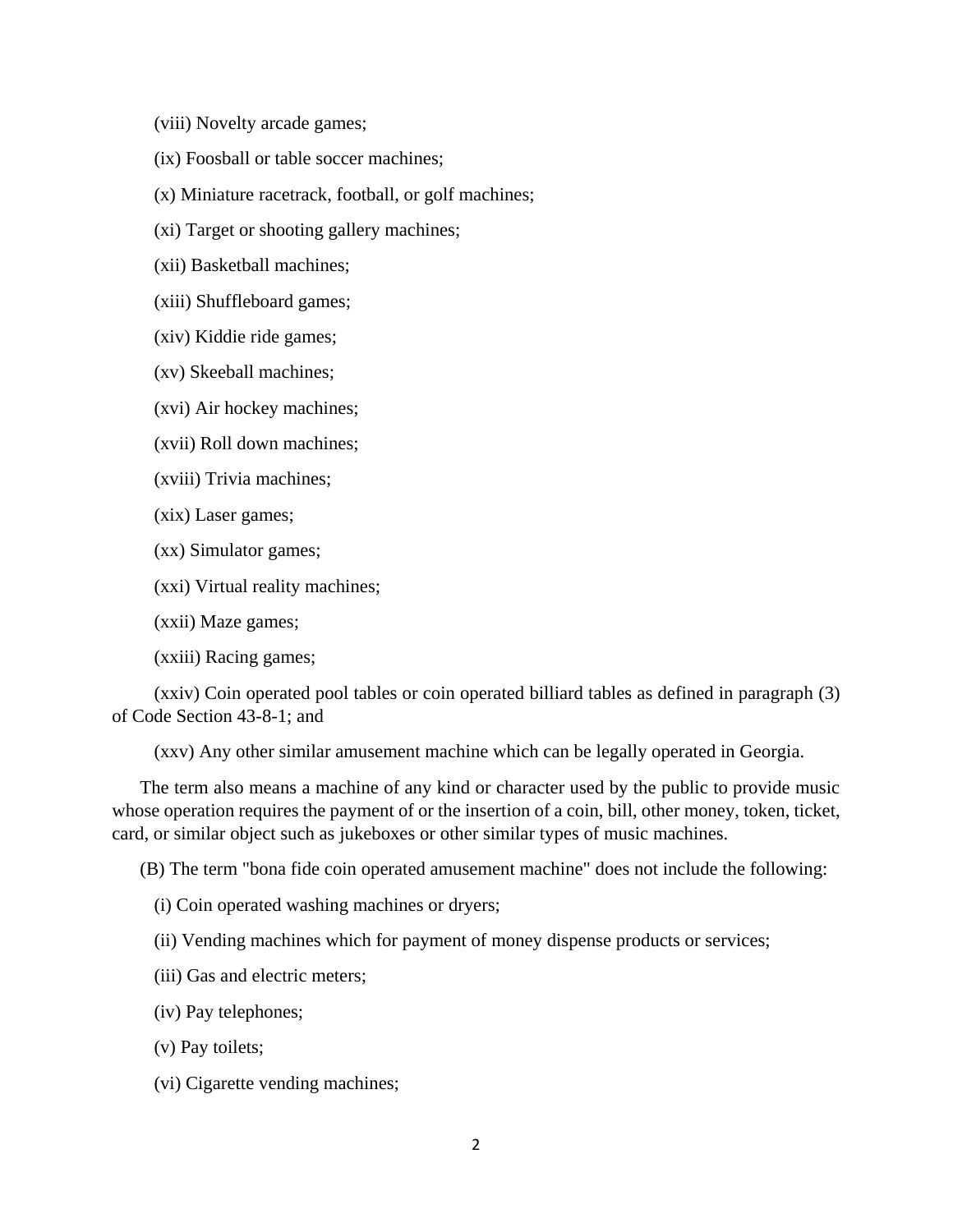(vii) Coin operated scales;

(viii) Coin operated gumball machines;

(ix) Coin operated parking meters;

(x) Coin operated television sets which provide cable or network programming;

(xi) Coin operated massage beds; and

(xii) Machines which are not legally permitted to be operated in Georgia.

 (3) "Class A machine" means a bona fide coin operated amusement machine that is not a Class B machine, does not allow a successful player to carry over points won on one play to a subsequent play or plays, and:

(A) Provides no reward to a successful player;

(B) Rewards a successful player only with free replays or additional time to play;

 (C) Rewards a successful player with noncash merchandise, prizes, toys, gift certificates, or novelties in compliance with the provisions of subsection (c) or paragraph (1) of subsection (d) of Code Section 16-12-35, and does not reward a successful player with any item prohibited as a reward in subsection (i) of Code Section 16-12-35 or any reward redeemable as an item prohibited as a reward in subsection (i) of Code Section 16-12-35;

 (D) Rewards a successful player with points, tokens, tickets, or other evidence of winnings that may be exchanged only for items listed in subparagraph (C) of this paragraph; or

 (E) Rewards a successful player with any combination of items listed in subparagraphs (B), (C), and (D) of this paragraph.

 (4) "Class B machine" means a bona fide coin operated amusement machine that allows a successful player to accrue points on the machine and carry over points won on one play to a subsequent play or plays in accordance with paragraph (2) of subsection (d) of Code Section 16- 12-35 and:

 (A) Rewards a successful player in compliance with the provisions of paragraphs (1) and (2) of subsection (d) of Code Section 16-12-35; and

 (B) Does not reward a successful player with any item prohibited as a reward in subsection (i) of Code Section 16-12-35 or any reward redeemable as an item prohibited as a reward in subsection (i) of Code Section 16-12-35.

 (5) "Distributor" means a person, individual, partnership, corporation, limited liability company, or any other business entity that buys, sells, or distributes Class B machines to or from operators.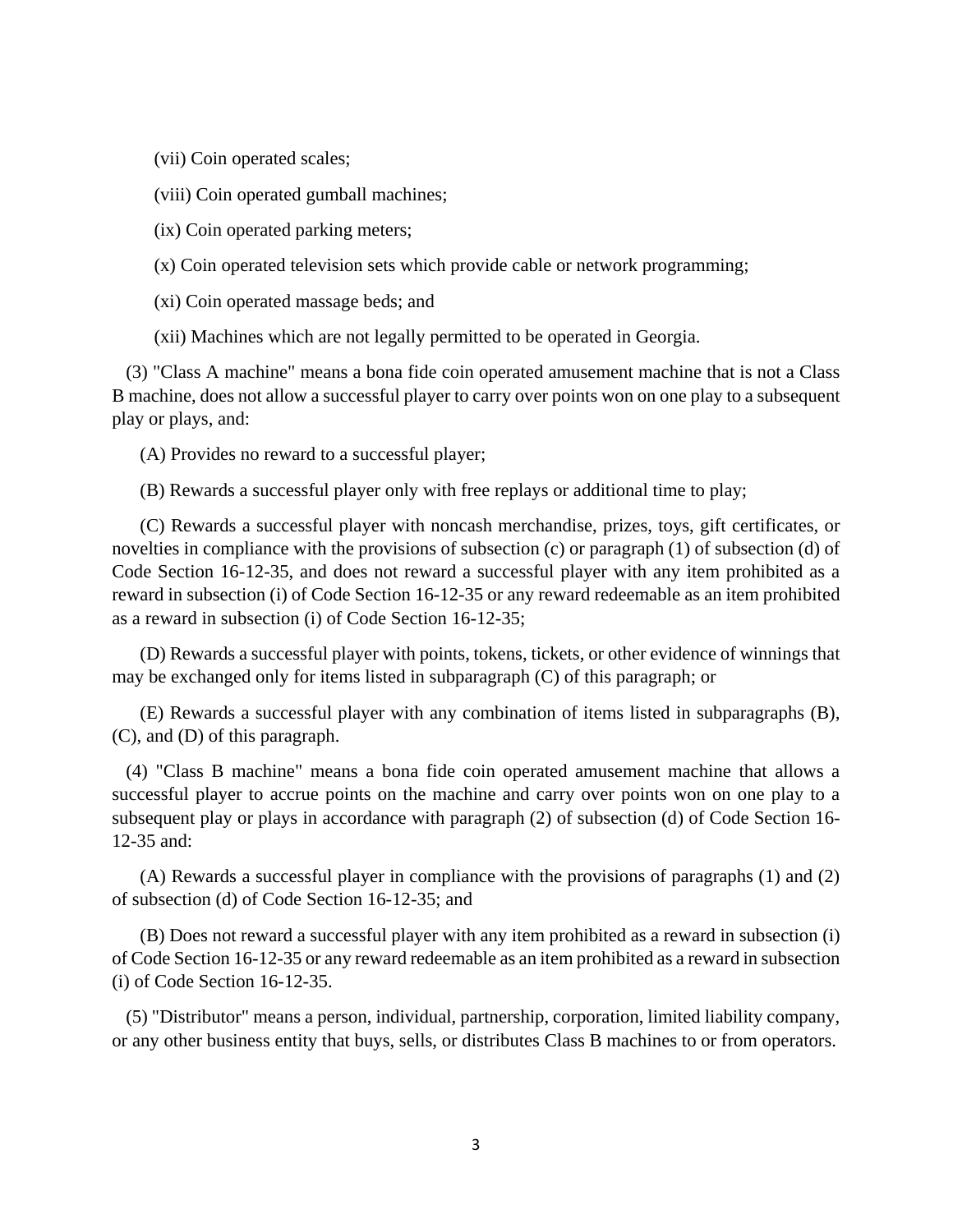(6) "Location license" means the initial and annually renewed license which every location owner or location operator must purchase and display in the location where one or more bona fide coin operated amusement machines are available for commercial use by the public for play in order to operate legally any such machine in this state.

(7) "Location license fee" means the fee paid to obtain the location license.

 (8) "Location owner or location operator" means an owner or operator of a business where one or more bona fide coin operated amusement machines are available for commercial use and play by the public.

 (9) "Manufacturer" means a person, individual, partnership, corporation, limited liability company, or any other business entity that supplies and sells major components or parts, including software, hardware, or both, to Class B machine distributors or operators.

 (10) "Master license" means the certificate which every owner of a bona fide coin operated amusement machine must purchase and display in the owner's or operator's place of business where the machine is located for commercial use by the public for play in order to legally operate the machine in the state.

(10.1) "Master Licensee" means any person that has lawfully applied for and received a master license.

 (11) "Net receipts" means the entire amount of moneys received from the public for play of an amusement machine, minus the amount of expenses for noncash redemption of winnings from the amusement machine, and minus the amount of moneys refunded to the public for bona fide malfunctions of the amusement machine.

 (12) "Operator" means any person, individual, firm, company, association, corporation, or other business entity that exhibits, displays, or permits to be exhibited or displayed, in a place of business other than his own, any bona fide coin operated amusement machine in this state.

 (13) "Owner" means any person, individual, firm, company, association, corporation, or other business entity owning any bona fide coin operated amusement machine in this state.

 (14) "Permit fee" means the annual per machine charge which every owner of a bona fide coin operated amusement machine in commercial use must purchase and display in either the owner's or operator's place of business in order to legally operate the machine in the state.

 (15) "Person" means an individual, any corporate entity or form authorized by law including any of its subsidiaries or affiliates, or any officer, director, board member, or employee of any corporate entity or form authorized by law.

 (16) "Single play" or "one play" means the completion of a sequence of a game, or replay of a game, where the player receives a score and from the score the player can secure free replays, merchandise, points, tokens, vouchers, tickets, cards, or other evidence of winnings as set forth in subsection (c) or (d) of Code Section 16-12-35. A player may, but is not required to, exchange a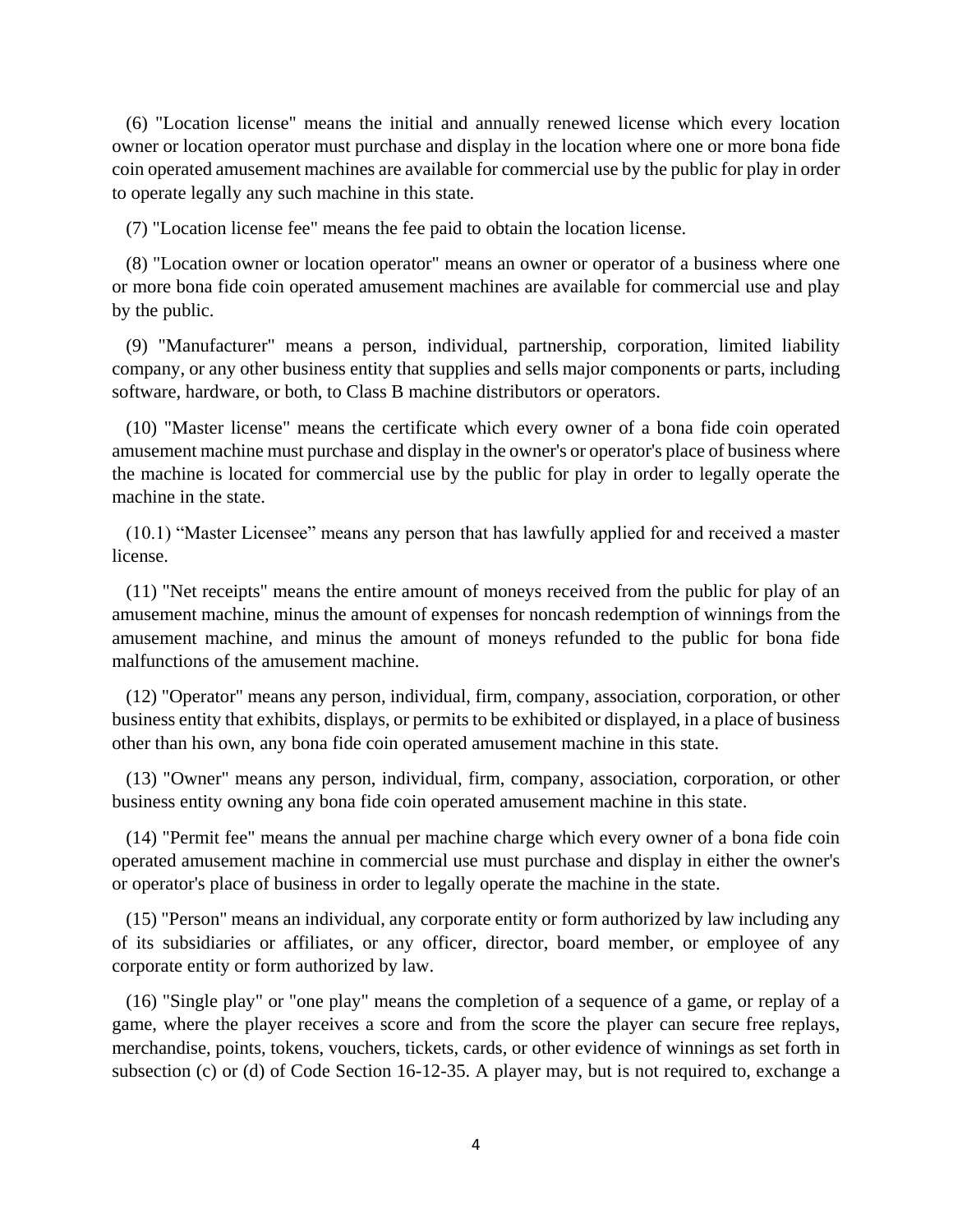score for rewards permitted by subparagraphs  $(d)(1)(A)$  through  $(d)(1)(D)$  of Code Section 16-12-35 after each play.

 (17) "Slot machine or any simulation or variation thereof" means any contrivance which, for a consideration, affords the player an opportunity to obtain money or other thing of value, the award of which is determined solely by chance, whether or not a prize is automatically paid by the contrivance.

 (18) "Sticker" means the decal issued for every bona fide coin operated amusement machine to show proof of payment of the permit fee.

 (19) "Successful player" means an individual who wins on one or more plays of a bona fide coin operated amusement machine.

 (20) "Temporary location permit" means the permit which every location owner or location operator must purchase and display in the location where one or more bona fide coin operated amusement machines are available for commercial use by the public for play in order to operate legally the machine or machines in this state for seven days or less. Such temporary location permits shall be subject to the same regulations and conditions as location licenses.

# **§ 50-27-71. License fees; issuance of license; display of license; control number; duplicate certificates; application for license or renewal; penalty for noncompliance**

 (a) Every manufacturer, distributor, and owner, except an owner holding a bona fide coin operated amusement machine solely for personal use or resale, who offers a bona fide coin operated amusement machine for sale to a distributor or to an owner and who offers others the opportunity to play for a charge, whether directly or indirectly, any bona fide coin operated amusement machine shall pay annual master license fees to the corporation as follows:

(1) For Class A machines:

 (A) For five or fewer machines, the owner shall pay a master license fee of \$500.00. In the event such owner acquires a sixth or greater number of machines during a calendar year which requires a certificate for lawful operation under this article so that the total number of machines owned does not exceed 60 machines or more, such owner shall pay an additional master license fee of \$1,500.00;

 (B) For six or more machines but not more than 60 machines, the owner shall pay a master license fee of \$2,000.00. In the event such owner acquires a sixty-first or greater number of machines during a calendar year which requires a certificate for lawful operation under this article, such owner shall pay an additional master license fee of \$1,500.00; or

(C) For 61 or more machines, the owner shall pay a master license fee of \$3,500.00;

(2) For any number of Class B machines, the owner shall pay a master license fee of \$5,000.00;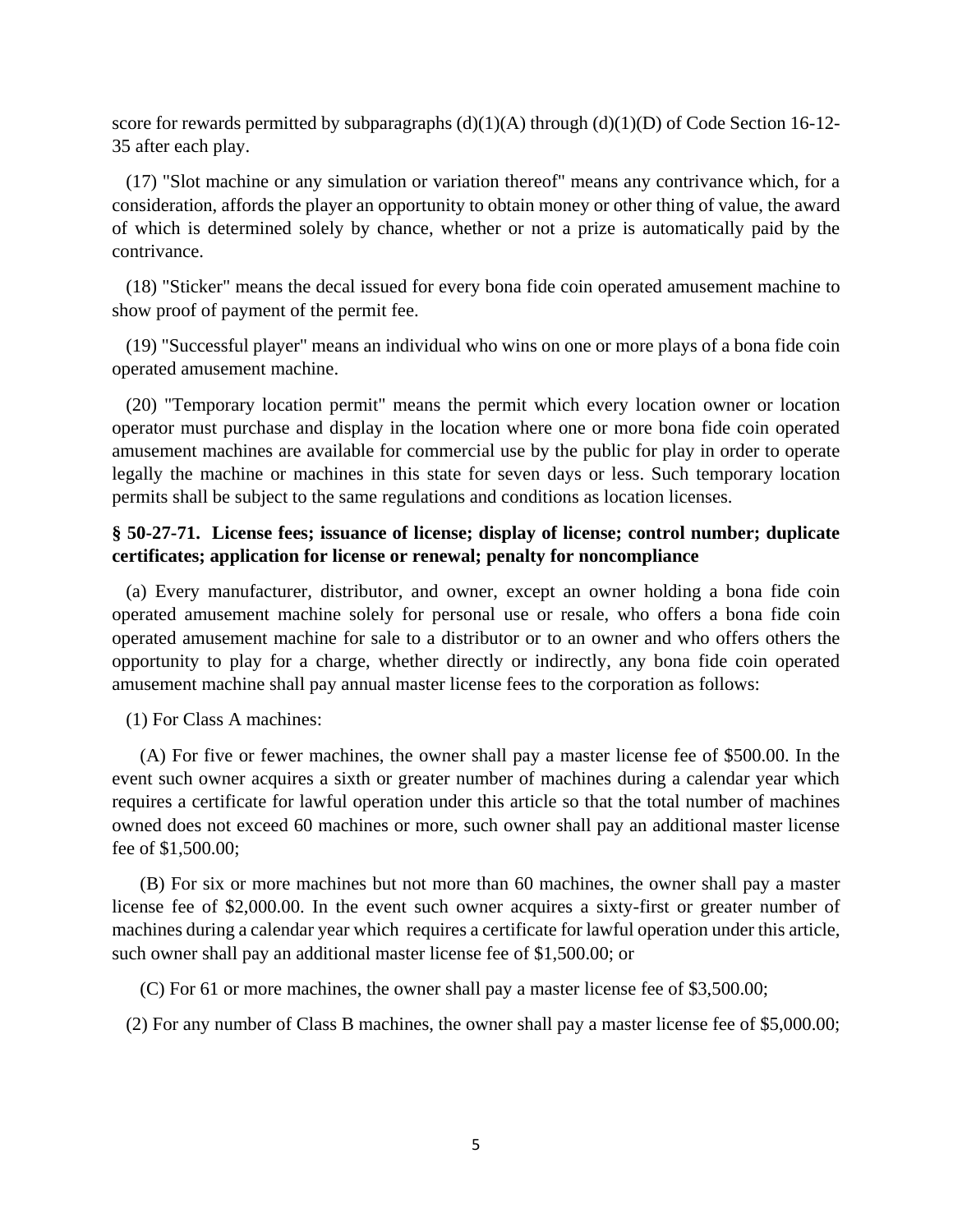(3) For any distributor, the distributor shall pay a distributor license fee of \$5,000.00; and

(4) For any manufacturer, the manufacturer shall pay a manufacturer license fee of \$5,000.00

The cost of the license shall be paid to the corporation by company check, cash, cashier's check, money order, or any other method approved by the chief executive officer. Upon such payment, the corporation shall issue a master license certificate to the owner. The license fees levied by this Code section shall be collected by the corporation on an annual basis and the board may establish procedures for license collection and set due dates for these license payments. No refund or credit of the license charge levied by this Code section may be allowed to any owner who ceases the manufacture, distribution, or operation of bona fide coin operated amusement machines prior to the end of any license or permit period.

(a.1) Every location owner or location operator shall pay an annual location license fee for each bona fide coin operated amusement machine offered to the public for play. The annual location license fee shall be \$25.00 for each Class A machine and \$125.00 for each Class B machine. The annual location license fee levied by this Code section shall be collected by the corporation, and the board may establish procedures for location license fee collection and set due dates for payment of such fees. The location license fee shall be paid to the corporation by company check, cash, cashier's check, money order, or any other method approved by the chief executive officer. Upon payment, the corporation shall issue a location license certificate that shall state the number of bona fide coin operated amusement machines permitted for each class without further description or identification of specific machines. No refund or credit of the location license fee shall be allowed to any location owner or location operator who ceases to offer bona fide coin operated amusement machines to the public for commercial use prior the end of any license period.

(a.2) The corporation may refuse to issue or renew a location owner or location operator license or may revoke or suspend a location owner or location operator license issued under this article if:

 (1) The licensee or applicant has intentionally violated a provision of this chapter or a regulation promulgated under this chapter;

 (2) The licensee or applicant has intentionally failed to provide requested information or answer a question, intentionally made a false statement in or in connection with his or her application or renewal, or omitted any material or requested information;

 (3) The licensee or applicant used coercion to accomplish a purpose or to engage in conduct regulated by the corporation;

 (4) Failure to revoke or suspend the license would be contrary to the intent and purpose of this article;

 (5) The licensee or applicant has engaged in unfair methods of competition and unfair or deceptive acts or practices as provided in Code Section 50-27-87.1; or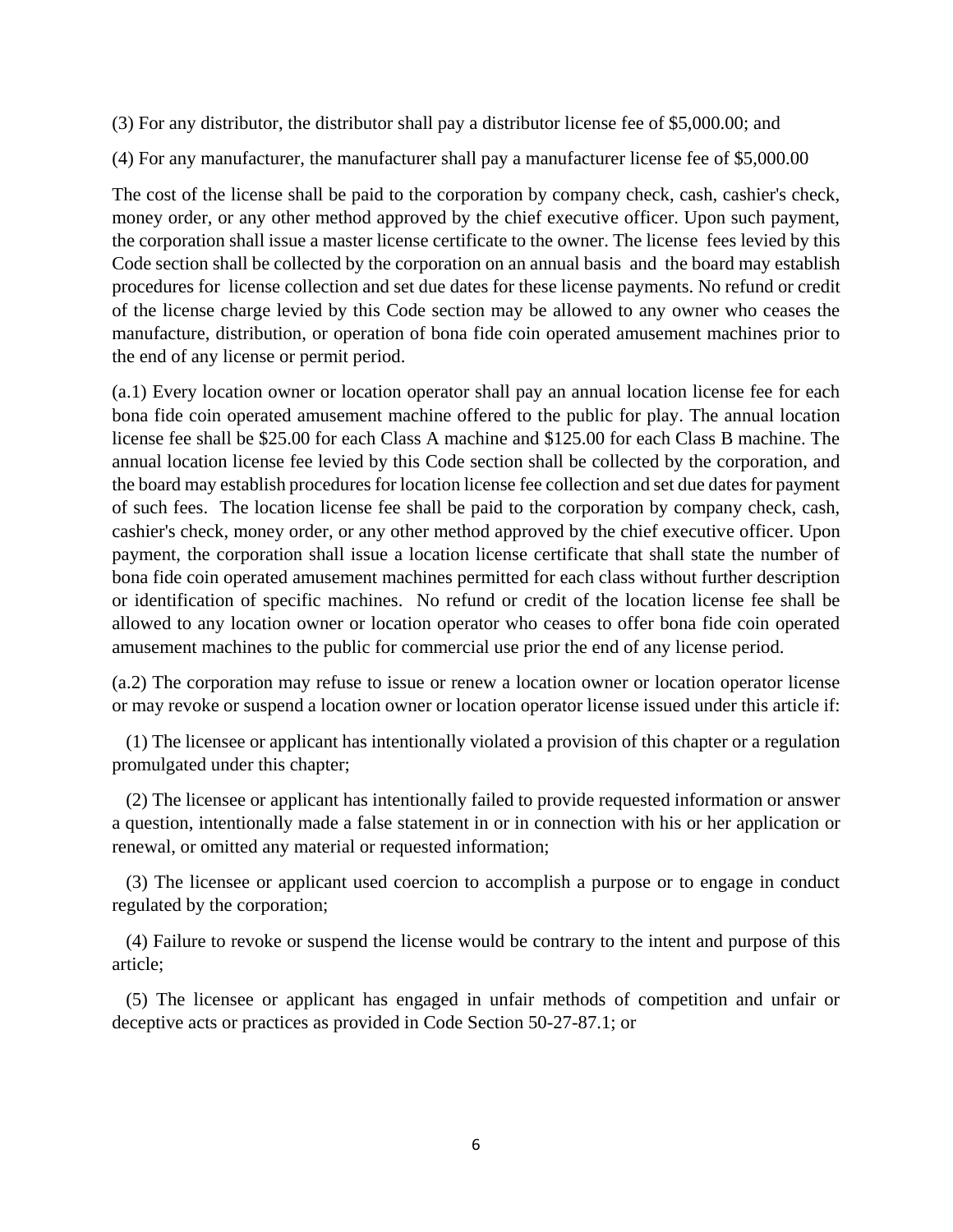(6) Any applicant, or any person, firm, corporation, legal entity, or organization having any interest in any operation for which an application has been submitted, fails to meet any obligations imposed by the tax laws or other laws or regulations of this state.

(b) A copy of an owner's master license and the location owner's or location operator's location license shall be prominently displayed at all locations where the owner and location owner or location operator have bona fide coin operated amusement machines available for commercial use and for play by the public to evidence the payment of the fees levied under this Code section. A manufacturer's license and distributor's license, as well as invoices for the sales of any Class B machines to any person or entity licensed by this chapter, shall be available for inspection at their places of business and upon request from the corporation.

(c) Each manufacturer, distributor, and master license and each location license shall list the name and address of the manufacturer, distributor, owner, location owner or location operator, as applicable.

(d) The corporation may provide a duplicate license issued pursuant to this code section if the original license has been lost, stolen, or destroyed. The fee for a duplicate original license is \$100.00. If the original license is lost, stolen, or destroyed, a sworn, written statement must be submitted explaining the circumstances by which the license was lost, stolen, or destroyed and including the number of the lost, stolen, or destroyed license, if applicable, before a duplicate original license can be issued. A license for which a duplicate license has been issued is void.

(e) A license or permit issued under this Code section:

(1) Is effective for a single business entity;

 (2) Vests no property or right in the holder of the license or permit except to conduct the licensed or permitted business during the period the license or permit is in effect;

 (3)Except as provided in paragraph (5) of this subsection, is nontransferable, nonassignable by and between owners or location owners and location operators, and not subject to execution;

 (4) Expires upon the death of an individual holder of a license or permit or upon the dissolution of any other holder of a license or permit; and

(5) As it relates to a master licensee, upon the sale of a master licensee's business in its entirety, the buyer shall pay to the corporation a transfer fee for the master license that accompanies the business in the following amounts:

(A) For the first sale of a master's licensee's business, a transfer fee for the master license in the amount of \$10,000.00;

(B) For the second sale of such business, a transfer fee for the master license in the amount of \$25,000.00;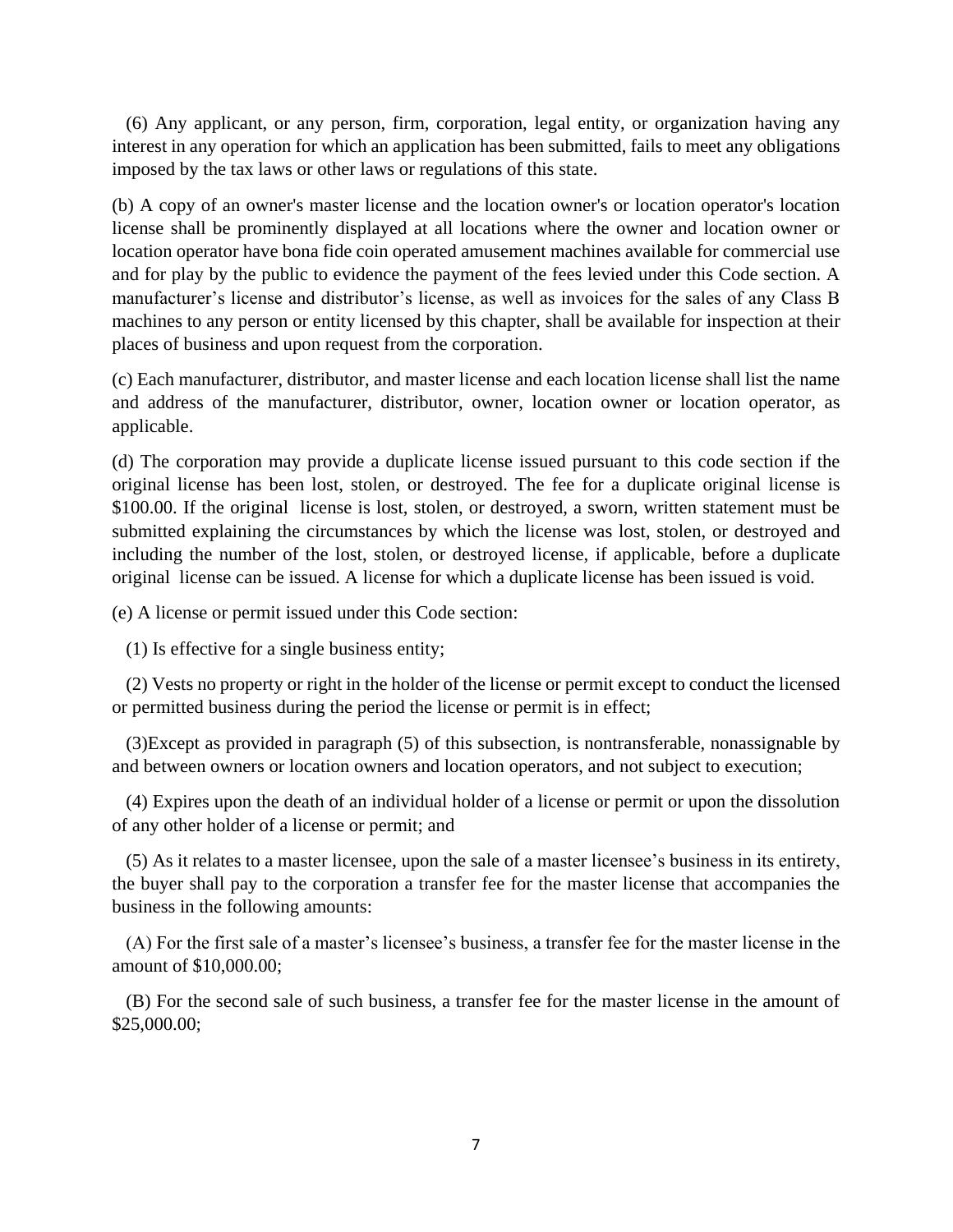(C) For the third sale of such business, a transfer fee for the master license in the amount of \$50,000.00; and

(D) For the fourth sale of such business and each sale thereafter, a transfer fee for the master license in an amount to be established by the corporation, which transfer fee shall be not less than \$50,000.00.

(f) An application for the renewal of a license or permit must be made to the corporation in accordance with the due dates set forth in the rules promulgated by the board each year.

(g) Acceptance of a license or permit issued under this Code section constitutes consent by the licensee and the location owner or location operator of the business where bona fide coin operated amusement machines are available for commercial use and for play by the public that the corporation's agents may freely enter the business premises where the licensed and permitted machines are located during normal business hours for the purpose of ensuring compliance with this article.

(h) An application for a license or permit to do business under this article shall contain a complete statement regarding the ownership of the business to be licensed or the business where the permitted machines are to be located. This statement of ownership shall specify the same information that is required by the application to secure a sales tax number for the State of Georgia.

(i) An application for a master license shall be accompanied by either the annual or semiannual fee plus the required permit fee due for each machine. Additional per machine permits can be purchased during the year if needed by the owner. An application for a location license shall be accompanied by the appropriate fee.

(j) An application is subject to public inspection.

(k) A renewal application filed on or after the due dates set forth in the rules promulgated by the board, but before the license expires, shall be accompanied by a nonrefundable late fee of \$1,000.00. A manufacturer, distributor, or master license or location license that has been expired for more than 90 days may not be renewed. In such a case, the manufacturer, distributor, master license, or location license owner shall obtain a new license, as applicable, by complying with the requirements and procedures for obtaining an original license.

(l) A holder of a license who properly completes the application and remits all fees with it by the due date may continue to manufacture, distribute, or operate bona fide coin operated amusement machines after the expiration date if its license or permit renewal has not been issued, unless the holder of the license is notified by the corporation prior to the expiration date of a problem with the renewal.

(m) Holders of manufacturer, distributor, and location licenses and temporary location permits shall be subject to the same provisions of this article with regard to refunds, license renewals, license suspensions, and license revocations as are master licensees.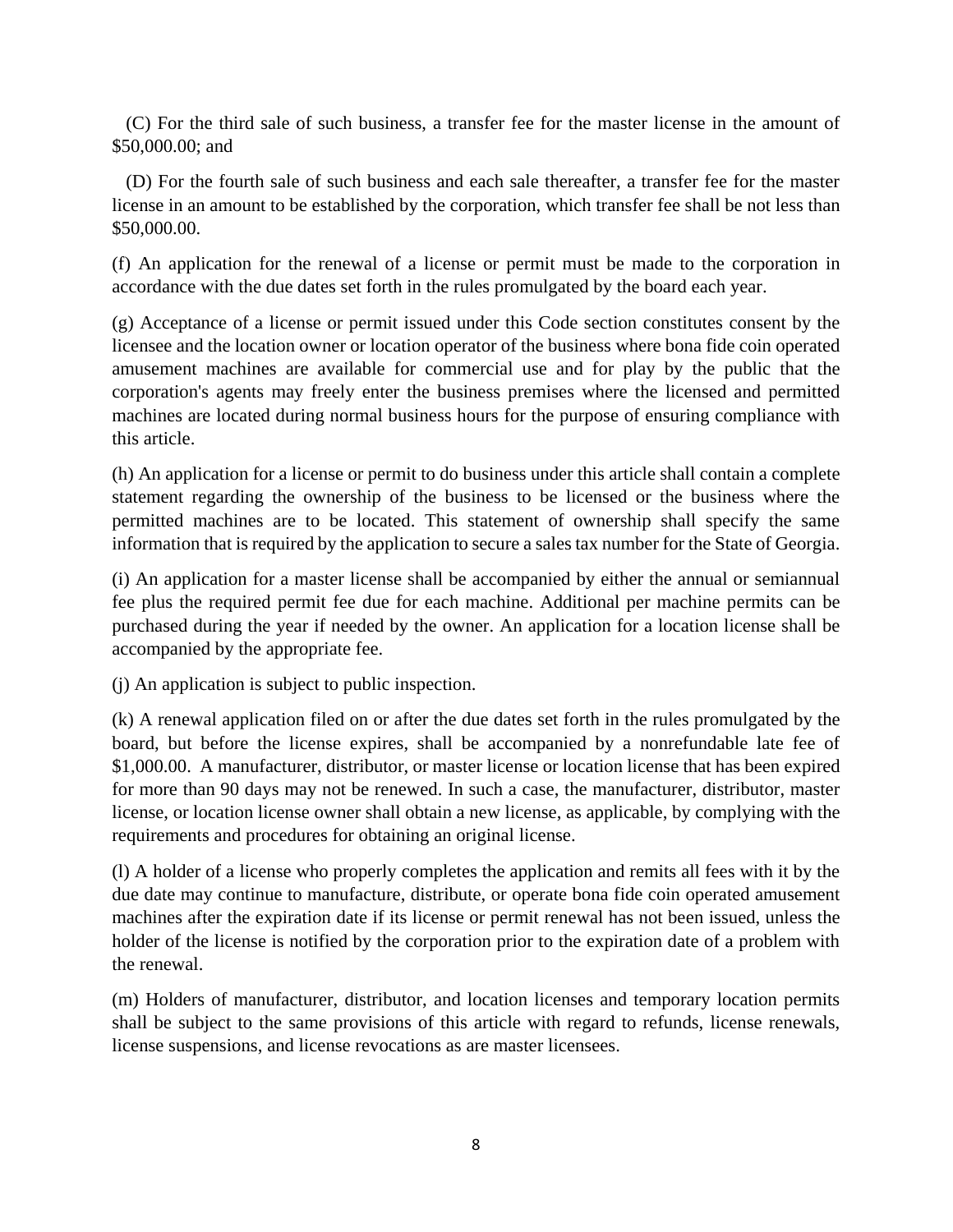(n) Failure to obtain a license as required by this Code section shall subject the person to a fine of up to \$25,000.00 and repayment of all fees or receipts due to the corporation pursuant to this article and may subject the person to a loss of all state licenses.

## **§ 50-27-72. Refund of license**

(a) No refund is allowed for manufacturer, distributor, a master license except as follows:

 (1) The licensee makes a written request to the corporation for a refund prior to the beginning of the calendar year for which it was purchased;

 (2) The licensee makes a written request prior to the issuance of the license or registration certificate;

 (3) The licensee makes a written request for a refund claiming the license or registration certificate was mistakenly purchased due to reliance on incorrect information from the corporation;

(4) The processing of the license is discontinued; or

(5) The issuance of the license is denied.

(b) Before a refund will be allowed if the renewal of a master license is denied, the corporation shall verify that the applicant has no machines in operation and does not possess any machines except those that are exempt from the fees. If a master license is not issued, the corporation may retain \$100.00 to cover administrative costs.

(c) No refund will be allowed if the owner has an existing liability for any other fees or taxes due. Any refund will be applied to the existing liability due.

# **§ 50-27-73. Refusal to issue or renew license; revocation or suspension; hearing; limitation on issuance of licenses**

(a) The corporation shall not renew a license for a person under this article and shall suspend for any period of time or cancel a license if the corporation finds that the applicant or licensee is indebted to the state for any fees, costs, penalties, or delinquent fees.

(b) The corporation shall not issue or renew a license for a person under this article if the applicant does not designate and maintain an office in this state or if the applicant does not permit inspection by the corporation's agents of his or her place of business or of all records which the applicant or licensee is required to maintain; provided however, that this subsection shall not apply to manufacturers.

(c) The corporation may refuse to issue or renew a manufacturer, distributor, or master license or may revoke or suspend a manufacturer, distributor, or master license issued under this chapter if:

 (1) The licensee or applicant has intentionally violated a provision of this chapter or a regulation promulgated under this chapter;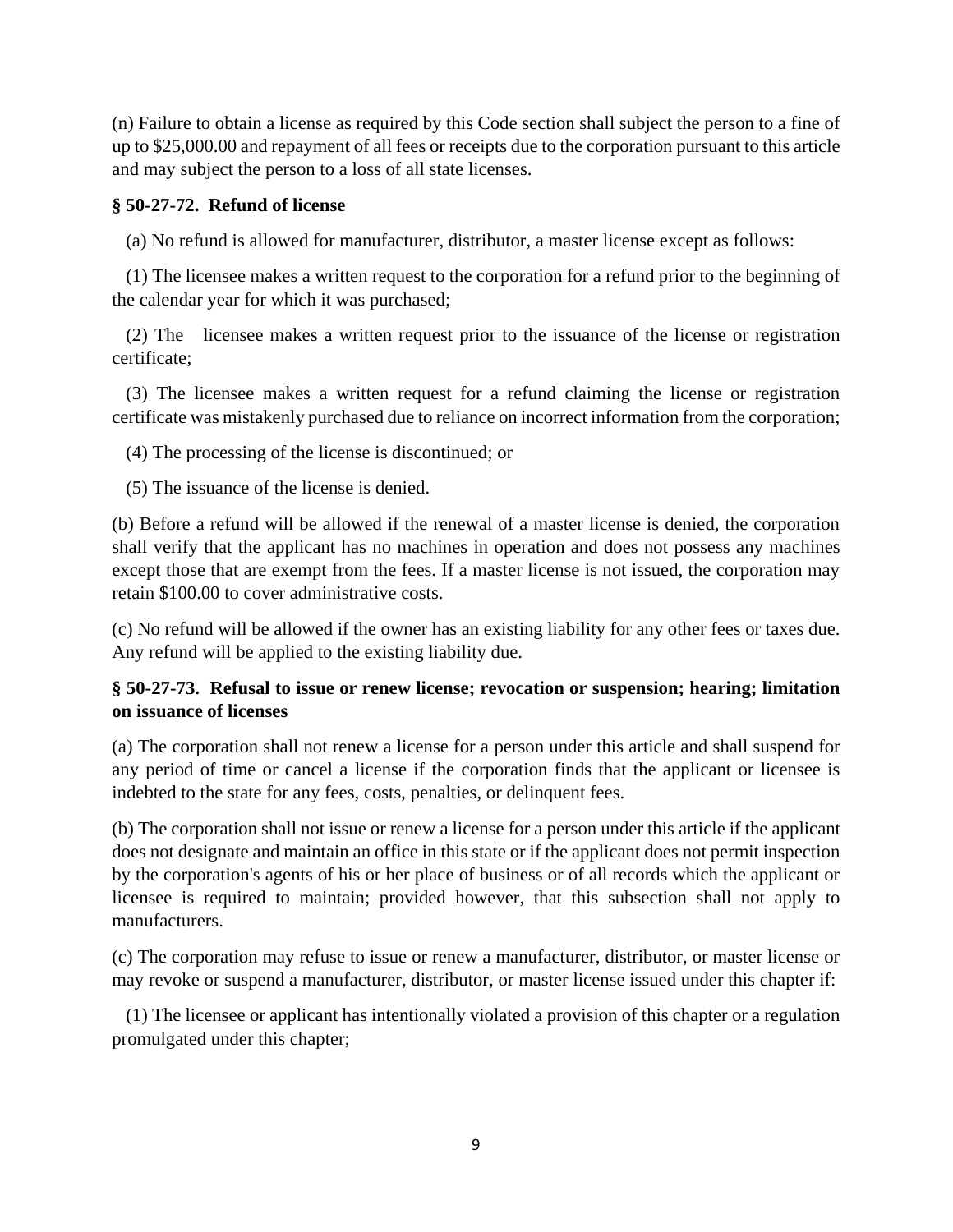(2) The licensee or applicant has intentionally failed to provide requested information or answer a question, intentionally made a false statement in or in connection with his or her application or renewal, or omitted any material or requested information;

 (3) The licensee or applicant used coercion to accomplish a purpose or to engage in conduct regulated by the corporation;

 (4) A master licensee or applicant allows the use of its master license certificate or per machine permit stickers by any other business entity or person that owns or operates bona fide coin operated amusement machines available for commercial use and available to the public for play. If such unauthorized use occurs, the corporation may fine the licensee as follows:

(A) One thousand dollars for each improper use of a per machine permit sticker; and

(B) Twenty-five thousand dollars for each improper use of a master license certificate.

In addition, the corporation is authorized to seize the machines in question and assess the master license and permit fees as required by law and to assess the costs of such seizure to the owner or operator of the machines;

 (5) Failure to suspend or revoke the license would be contrary to the intent and purpose of this article;

 (6) The licensee or applicant has engaged in unfair methods of competition and unfair or deceptive acts or practices as provided in Code Section 50-27-87.1; or

 (7) Any applicant, or any person, firm, corporation, legal entity, or organization having any interest in any operation for which an application has been submitted, fails to meet any obligations imposed by the tax laws or other laws or regulations of this state.

(d) The corporation, on the request of a licensee or applicant for a license, shall conduct a hearing to ascertain whether a licensee or applicant for a license has engaged in conduct which would be grounds for revocation, suspension, or refusal to issue or renew a license.

(e) Effective July 1, 2015 the corporation may issue up to 220 Class B master licenses through a process of competitive auction to be established by the corporation and such competitive auction shall occur at least once every three years effective July 1, 2015; provided, however that any person or entity holding a Class B master license on the effective date of this subsection shall not be subject to the competitive auction process provided for in this Code section but shall be subject to all other requirements of this article; provided, further, that the corporation shall be permitted to renew Class B master licenses at any time.

# **§ 50-27-74. Right to notice and hearing; service of notice; establishment of procedures**

 (a) An applicant or licensee is entitled to at least 30 days' written notice and, if requested, a hearing in the following instances:

(1) After an application for an original or renewal license has been refused;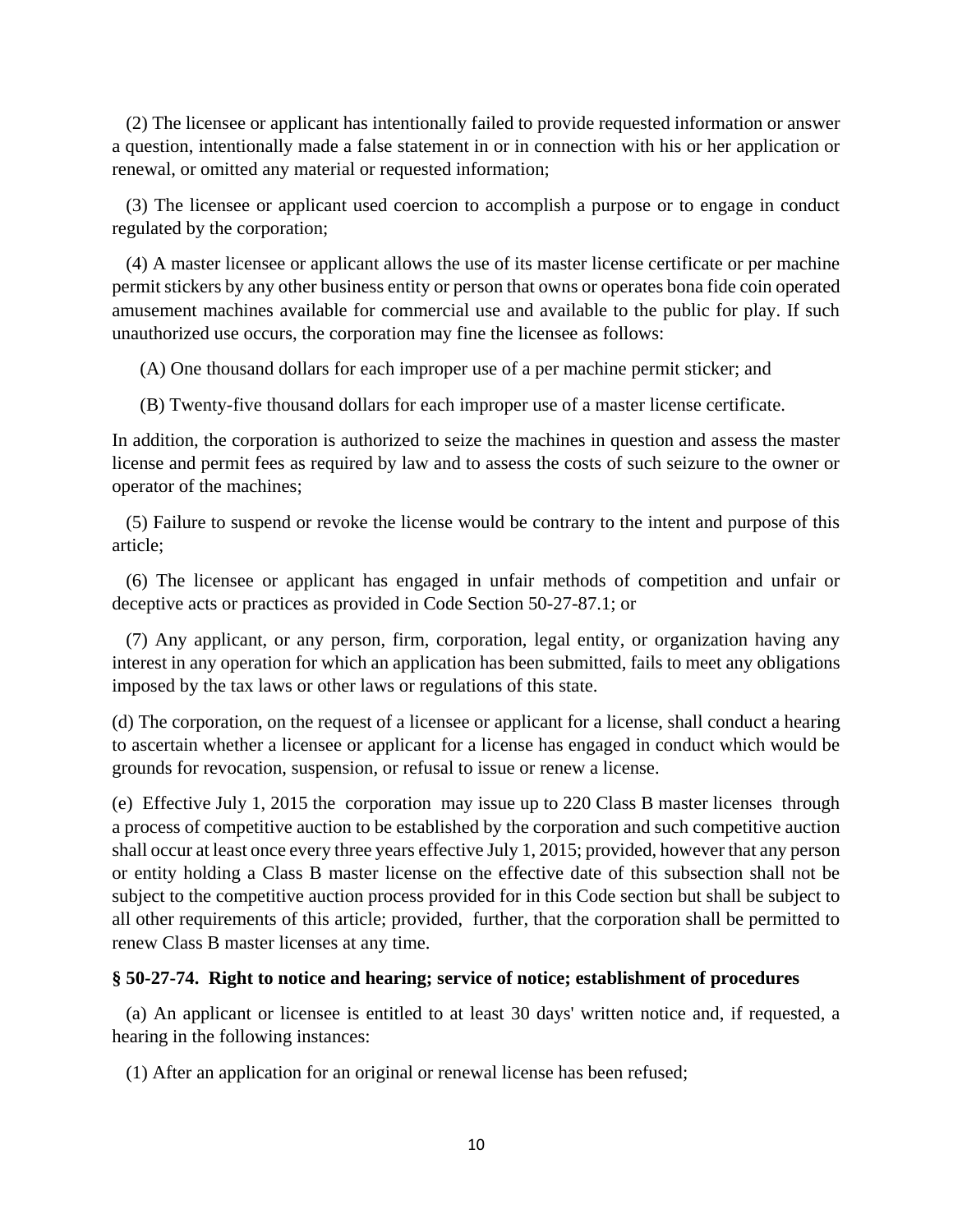(2) Before the corporation may revoke a license; or

 (3) Before the corporation may invoke any other sanctions provided by this article. For purposes of this paragraph, sanctions shall not include:

(A) Issuance of a citation;

 (B) Imposition of a late fee, penalty fee, or interest penalty under subsection (k) of Code Section 50-27-71, Code Section 50-27-80, or subsection (a) of Code Section 50-27-82; or

 (C) Sealing a machine or imposing charges related thereto under subsection (f) of Code Section 50-27-82.

(b) The written notice provided by this Code section may be served personally by the chief executive officer or an authorized representative of the corporation or sent by United States certified mail or statutory overnight delivery addressed to the applicant, licensee, or registration certificate holder at its last known address. In the event that notice cannot be effected by either of these methods after due diligence, the chief executive officer may prescribe any reasonable method of notice calculated to inform a person of average intelligence and prudence of the corporation's action, including publishing the notice in a newspaper of general circulation in the area in which the applicant, licensee, or registration certificate holder conducts its business activities. The written notice shall state with particularity the basis upon which the corporation is taking the proposed actions.

(c) Subject to approval by the chief executive officer and corporation, the Bona Fide Coin Operated Amusement Machine Operator Advisory Board shall establish a procedure for hearings required by this article. Such procedure shall empower the chief executive officer with the authority to delegate or appoint any person or public agency to preside over the hearing and adjudicate the appeal, and the chief executive officer shall identify the party responsible for entering a final decision for the corporation.

(d) At the time that a master licensee receives notice of a potential revocation of its master license as provided in this Code section, the master licensee shall be prohibited from assigning, selling, or otherwise transferring any of its contracts with location owners or location operators to any other master licensee or other person, and such prohibition shall remain in effect unless or until a final decision, not subject to further appeal, is rendered which does not result in the revocation of the master license. After a master license is revoked by final order and no other appeals are available, any contracts between a master licensee and a location owner or location operator for the providing of bona fide coin operated amusement machines shall be null and void. Nothing in this subsection shall prevent a location owner or location operator from exercising any contractual right to place machines of another master licensee in such location.

# **§ 50-27-75. Delivery of order refusing application or imposing sanction**

 (a) The corporation shall deliver to the applicant or licensee a written copy of the order refusing an application or renewal application, revoking a master license, or imposing any other sanction provided in this article issued after any required hearing provided by Code Section 50-27-74.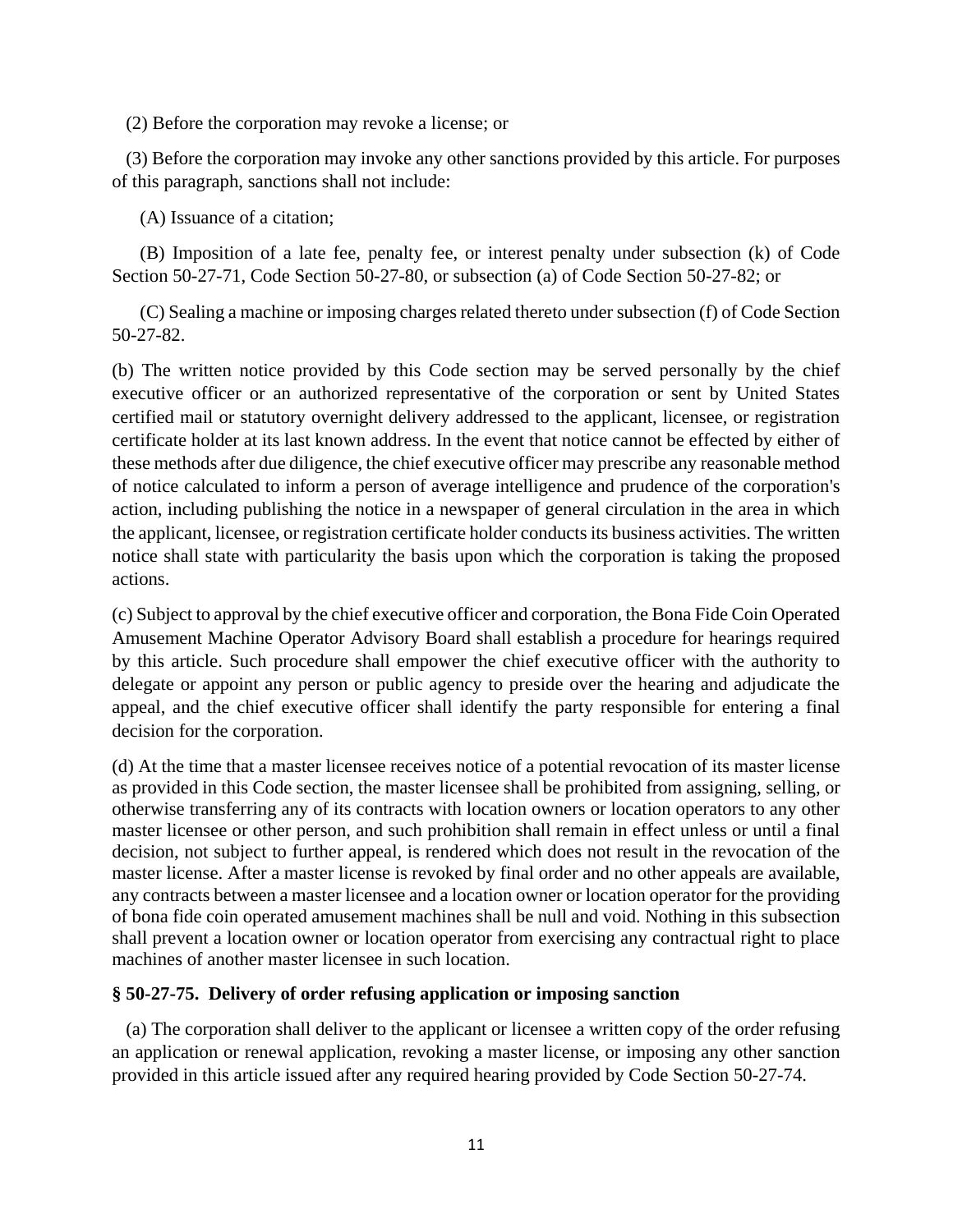(b) Delivery of the corporation's order may be given by:

(1) Personal service upon an individual applicant or licensee;

(2) Personal service upon any officer, director, partner, trustee, or receiver, as the case may be;

 (3) Personal service upon the person in charge of the business premises, temporarily or otherwise, of the applicant or licensee;

 (4) Sending such notice by United States certified mail or statutory overnight delivery addressed to the business premises of the applicant or licensee; or

(5) Posting notice upon the outside door of the business premises of the applicant or licensee.

(c) Notice shall be deemed complete upon the performance of any action authorized in this Code section.

## **§ 50-27-76. Judicial review of action by corporation or chief executive officer**

(a) Appeal by an affected person from all actions of the corporation or chief executive officer shall be to the Superior Court of Fulton County. The review shall be conducted by the court and shall be confined to the record.

(b) The court shall not substitute its judgment for that of the corporation or chief executive officer as to the weight of the evidence on questions of fact committed to the discretion of the corporation or chief executive officer. The court may affirm the decision of the corporation or chief executive officer in whole or in part; the court shall reverse or remand the case for further proceedings if substantial rights of the appellant have been prejudiced because the corporation's or chief executive officer's findings, inferences, conclusions, or decisions are:

(1) In violation of constitutional or statutory provisions;

(2) In excess of the statutory authority of the corporation or chief executive officer;

(3) Made upon unlawful procedures;

(4) Affected by other error of law;

 (5) Not reasonably supported by substantial evidence in view of the reliable and probative evidence in the record as a whole; or

 (6) Arbitrary or capricious or characterized by abuse of discretion or clearly unwarranted exercise of discretion.

## **§ 50-27-77. Appeal from superior court**

 Appeal from any final judgment of the Superior Court of Fulton County may be taken by any party, including the corporation, in the manner provided for in civil actions generally.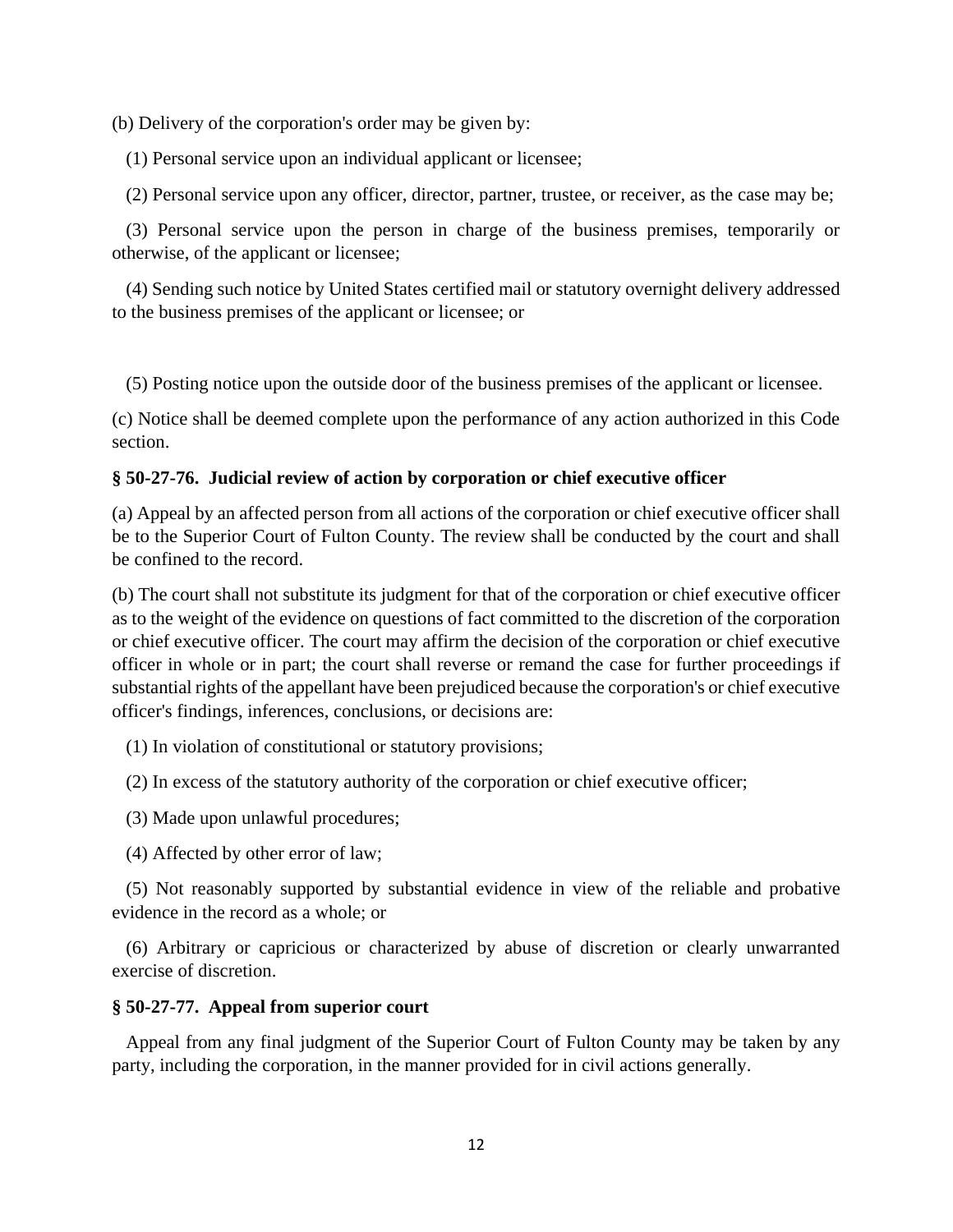## **§ 50-27-78. Payment and collection of annual permit fee; permit stickers; treatment of fees**

(a) Every owner, except an owner holding a coin operated amusement machine solely for personal use or resale, who offers others the opportunity to play for a charge, whether direct or indirect, any bona fide coin operated amusement machine shall pay an annual permit fee for each bona fide coin operated amusement machine in the amount of \$25.00 for each Class A machine and \$125.00 for each Class B machine. The fee shall be paid to the corporation by company check, cash, cashier's check, money order, or any other method approved by the chief executive officer. Upon payment, the corporation shall issue a sticker for each bona fide coin operated amusement machine. The board may establish procedures for annual collection and set due dates for the fee payments. No refund or credit of the annual fee levied by this article shall be allowed to any owner who ceases the exhibition or display of any bona fide coin operated amusement machine prior to the end of any license or permit period.

(b) The sticker issued by the corporation to evidence the payment of the fee under this Code section shall be securely attached to the machine. Owners may transfer stickers from one machine to another in the same class and from location to location so long as all machines in commercial use available for play by the public have a sticker of the correct class and the owner uses the stickers only for machines that it owns.

(c) Each permit sticker shall not list the name of the owner but shall have a control number which corresponds with the control number issued on the master license certificate to allow for effective monitoring of the licensing and permit system. Permit stickers are only required for bona fide coin operated amusement machines in commercial use available to the public for play at a location.

(d) The corporation may provide a duplicate permit sticker if a valid permit sticker has been lost, stolen, or destroyed. The fee for a duplicate permit sticker shall be \$25.00 for each Class A machine and \$125.00 for each Class B machine. If a permit sticker is lost, stolen, or destroyed, a sworn, written statement must be submitted explaining the circumstances by which the permit sticker was lost, stolen, or destroyed and including the number of the lost, stolen, or destroyed permit before a replacement permit can be issued. A permit for which a duplicate permit sticker has been issued is void.

(e) Each permit sticker issued for a bona fide coin operated amusement machine which rewards a winning player exclusively with free replays, noncash redemption merchandise, prizes, toys, gift certificates, or novelties; or points, tokens, tickets, cards, or other evidence of winnings that may be exchanged for free replays or noncash redemption merchandise, prizes, toys, gift certificates, or novelties, in accordance with the provisions of subsections (b) through (d) of Code Section 16- 12-35 shall include the following: "GEORGIA LAW PROHIBITS THE PAYMENT OR RECEIPT OF ANY MONEY FOR REPLAYS OR MERCHANDISE AWARDED FOR PLAYING THIS MACHINE. O.C.G.A. SECTION 16-12-35."

(f) The corporation shall not assess any fees that are not explicitly authorized under this article on a manufacturer, distributor, operator, location owner, or location operator.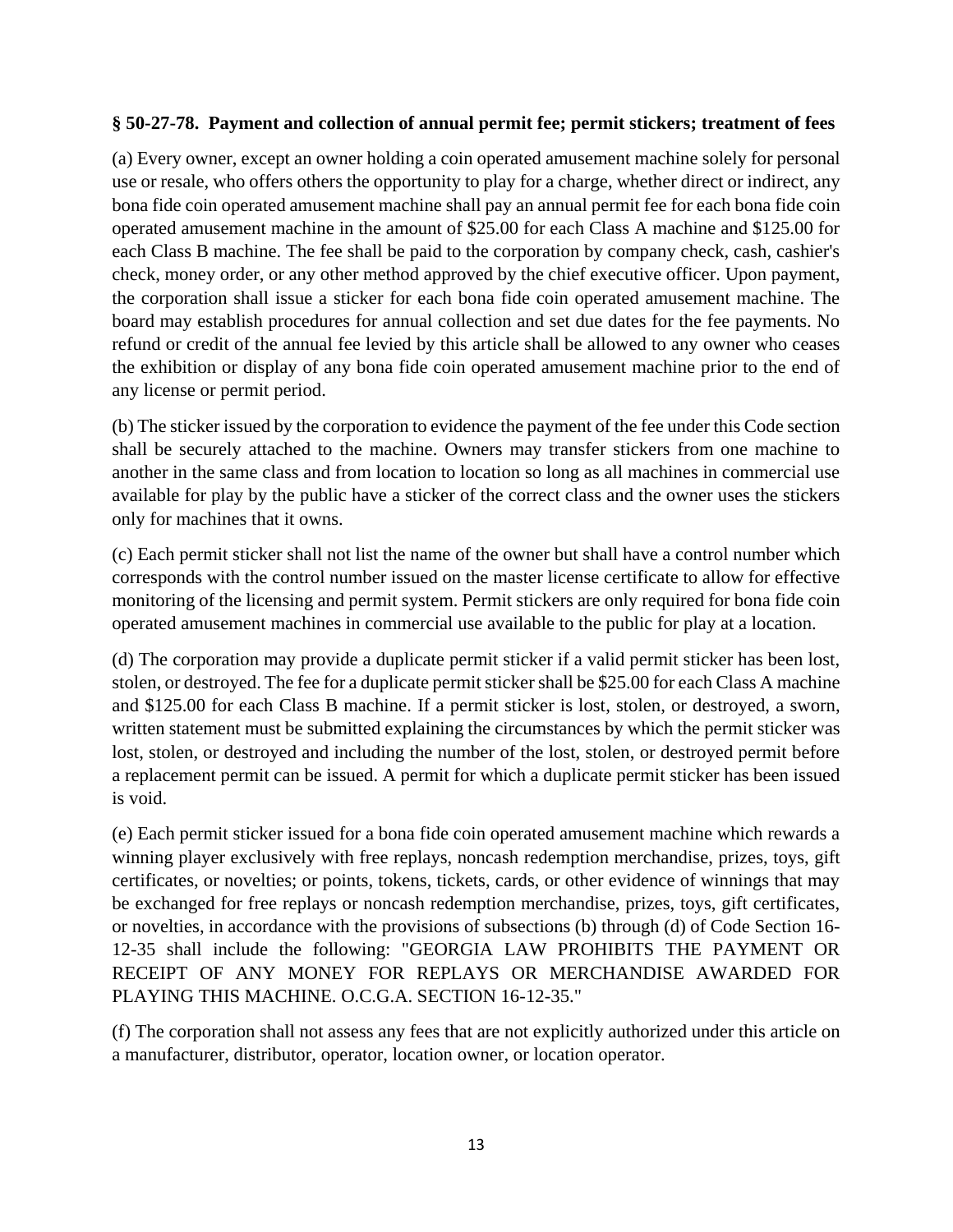(g) All fees assessed by the corporation pursuant to this article shall be considered proceeds derived from a lottery operated on or on behalf of the state and shall not be remitted to the general fund pursuant to Article I, Section II, Paragraph VIII(c) of the Constitution.

(h) It shall be unlawful to remove or deface a sticker which is attached to a machine without authorization by the owner of the machine or the corporation. A violation of this subsection shall be a misdemeanor.

## **§ 50-27-79. Refund of annual permit fee**

 No refund shall be allowed for the annual permit fee assessed on each bona fide coin operated amusement machine registered with the corporation except as follows:

 (1) The owner makes a written request to the corporation for a refund prior to the beginning of the calendar year for which the permit sticker was purchased and returns the permit sticker;

(2) The owner makes a written request for a refund prior to the issuance of the permit sticker;

 (3) The owner makes a written request for a refund claiming the permit sticker was mistakenly purchased for a machine not subject to the permit fee and returns the permit sticker; or

 (4) The owner provides the corporation with a sworn affidavit that a machine was sold, stolen, or destroyed prior to the beginning of the calendar year for which the permit was purchased and returns the sticker unless it was attached to the stolen or destroyed machine.

## **§ 50-27-80. Permit fees for additional machines; penalty fee**

 If an owner purchases or receives additional bona fide coin operated amusement machines during the calendar year, the applicable annual permit fee shall be paid to the corporation and the sticker shall be affixed to the machine before the machine may be legally operated. A penalty fee equal to twice the applicable annual permit fee shall be assessed by the corporation for every machine in operation without a permit sticker.

## **§ 50-27-81. Administration of article**

 (a) The chief executive officer shall provide for the proper administration of this article and is authorized to act on behalf of the corporation for such purpose. The chief executive officer may initiate investigations, hearings, and take other necessary measures to ensure compliance with the provisions of this article or to determine whether violations exist. If the chief executive officer finds evidence of any criminal violations, he or she shall notify the appropriate prosecuting attorney in the county in which such violation occurred.

(b) The chief executive officer is authorized to provide for the enforcement of this article and the board shall provide for collection of the revenues under this article by rule and regulation.

(c) The chief executive officer may delegate to an authorized representative any authority given to the chief executive officer by this article, including the conduct of investigations, imposing of fees and fines, and the holding of hearings.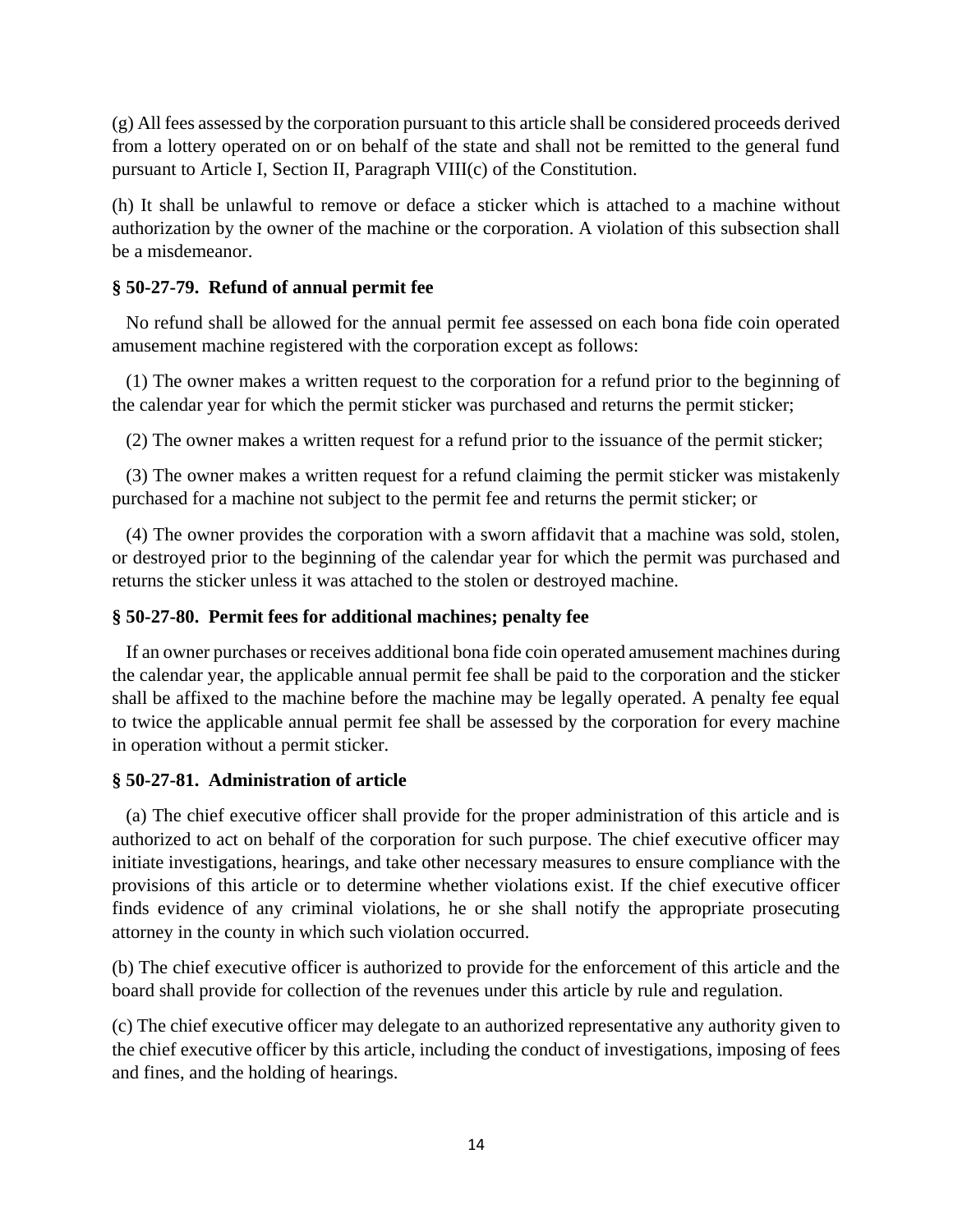# **§ 50-27-82. Criminal violations; investigations; seizure and confiscation of machines; repossession; sealing of machines**

(a) If any owner or operator of any bona fide coin operated amusement machine in this state shall violate any provision of this article or any rule and regulation promulgated under this article, the corporation may investigate the violation and may seek sanctions, including late fees of \$50.00 for failure to pay timely permit sticker fees, \$125.00 for failure to pay timely the master license fee, suspension or revocation of a license, seizure of equipment, interest penalty, and debarment for repeat offenders.

(b) No person other than an owner shall intentionally remove a current permit sticker from a bona fide coin operated amusement machine or from the location where the machine is located. Any person who violates this subsection shall be guilty of a misdemeanor.

(c) A person who owns or operates bona fide coin operated amusement machines without a current master license or without a permit sticker on display shall be guilty of a misdemeanor.

(d) A person who knowingly makes a material false statement on any application or renewal application for a master license or permit sticker under this article by fraud, misrepresentation, or subterfuge or makes a material false entry on any book, record, or report which is compiled, maintained, or submitted to the corporation pursuant to the provisions of this article is guilty of a felony and upon conviction thereof shall be punished by imprisonment for not less than one nor more than five years, a fine not to exceed \$25,000.00, or both.

(e) Any bona fide coin operated amusement machine not having the required master license or permit stickers may be seized and confiscated by the corporation's agents or employees and sold at public auction after 30 days' advertisement. Upon payment of the license required, the corporation may return any property so seized and confiscated and compromise any fee or penalty assessed. The owner from whom the bona fide coin operated amusement machine is seized may, at any time within ten days after the seizure, repossess the property by filing with the corporation a bond, in cash or executed by a surety company authorized to do business in this state, in double amount of the tax and penalties due. Within 30 days after the bond has been filed, the owner must bring an action in a court of competent jurisdiction to have the seizure set aside; otherwise, the bond so filed shall be declared forfeited to the corporation.

(f) The chief executive officer or an authorized representative thereof may seal in a manner that will prevent its full operation any such bona fide coin operated amusement machine that is in commercial use available to the public for play whose master license or sticker under this article has been suspended or revoked, upon which the fee has not been paid, or that is not registered with the corporation under this article. Whoever shall break the seal affixed by the chief executive officer or an authorized representative thereof without the chief executive officer's approval or whoever shall provide in commercial use available to the public for play any such bona fide coin operated amusement machine after the seal has been broken without the chief executive officer's approval or whoever shall remove any bona fide coin operated amusement machine from its location after the same has been sealed by the chief executive officer shall be guilty of a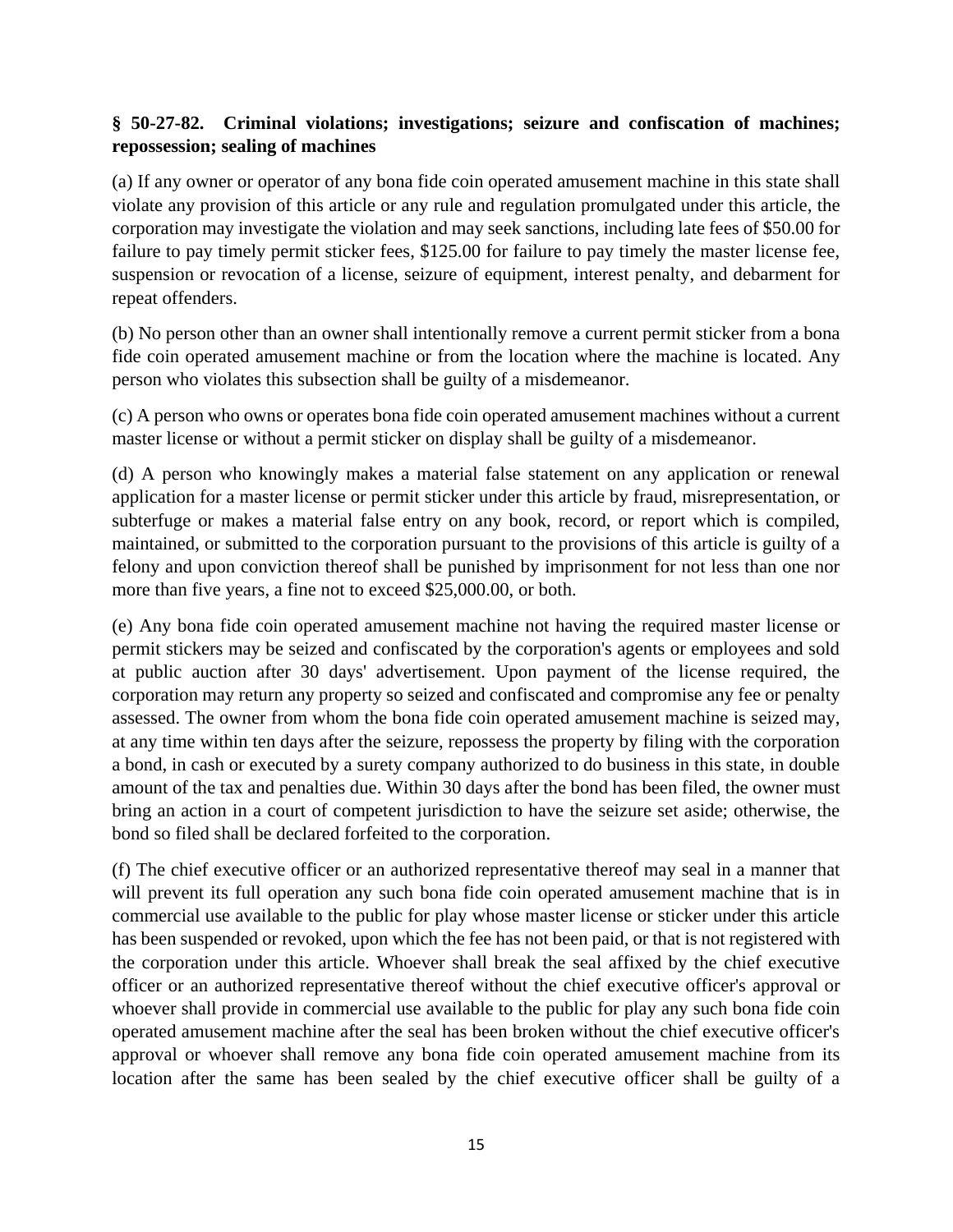misdemeanor. The corporation shall charge a fee of \$75.00 for the release of any bona fide coin operated amusement machine which is sealed. The fee shall be paid to the corporation.

# **§ 50-27-83. Validity of prior existing obligations to state**

(a) All taxes, fees, penalties, and interest accruing to the State of Georgia under any other provision of Title 48 as it existed prior to July 1, 2010, shall be and remain valid and binding obligations to the State of Georgia for all taxes, penalties, and interest accruing under the provisions of prior or preexisting laws and all such taxes, penalties, and interest now or hereafter becoming delinquent to the State of Georgia prior to July 1, 2010, are expressly preserved and declared to be legal and valid obligations to the state.

(b) The enactment and amendment of this article shall not affect offenses committed or prosecutions begun under any preexisting law, but any such offenses or prosecutions may be conducted under the law as it existed at the time of the commission of the offense.

(c) Nothing in this article shall be construed or have the effect to license, permit, authorize, or legalize any machine, device, table, or bona fide coin operated amusement machine the keeping, exhibition, operation, display, or maintenance of which is in violation of the laws or Constitution of this state.

# **§ 50-27-84. Limitation on percent of monthly gross retail receipts derived from machines; monthly verified reports; issuance of fine or revocation or suspension of license for violations; submission of electronic reports**

(a) As used in this Code section, the term:

 (1) "Amusement or recreational establishment" means an open-air establishment frequented by the public for amusement or recreation. Such an establishment shall be in a licensed fixed location located in this state and which has been in operation for at least 35 years.

 (2) "Business location" means any structure, vehicle, or establishment where a business is conducted.

 (3) "Gross retail receipts" means the total revenue derived by a business at any one business location from the sale of goods and services and the commission earned at any one business location on the sale of goods and services but shall not include revenue from the sale of goods or services for which the business will receive only a commission. The sale of goods or services for which the business will receive only a commission shall not be include the sale of any item which the business has purchased for resale. Revenue shall not include sale of goods and services at wholesale.

(b) (1) No location owner or location operator shall derive more than 50 percent of such location owner's or location operator's monthly gross retail receipts for the business location in which the Class B machine or machines are situated from such Class B machines; provided, however, that revenues that are due to a master licensee or the corporation or noncash redemption that is earned by the player shall not be deemed revenue derived from Class B machines.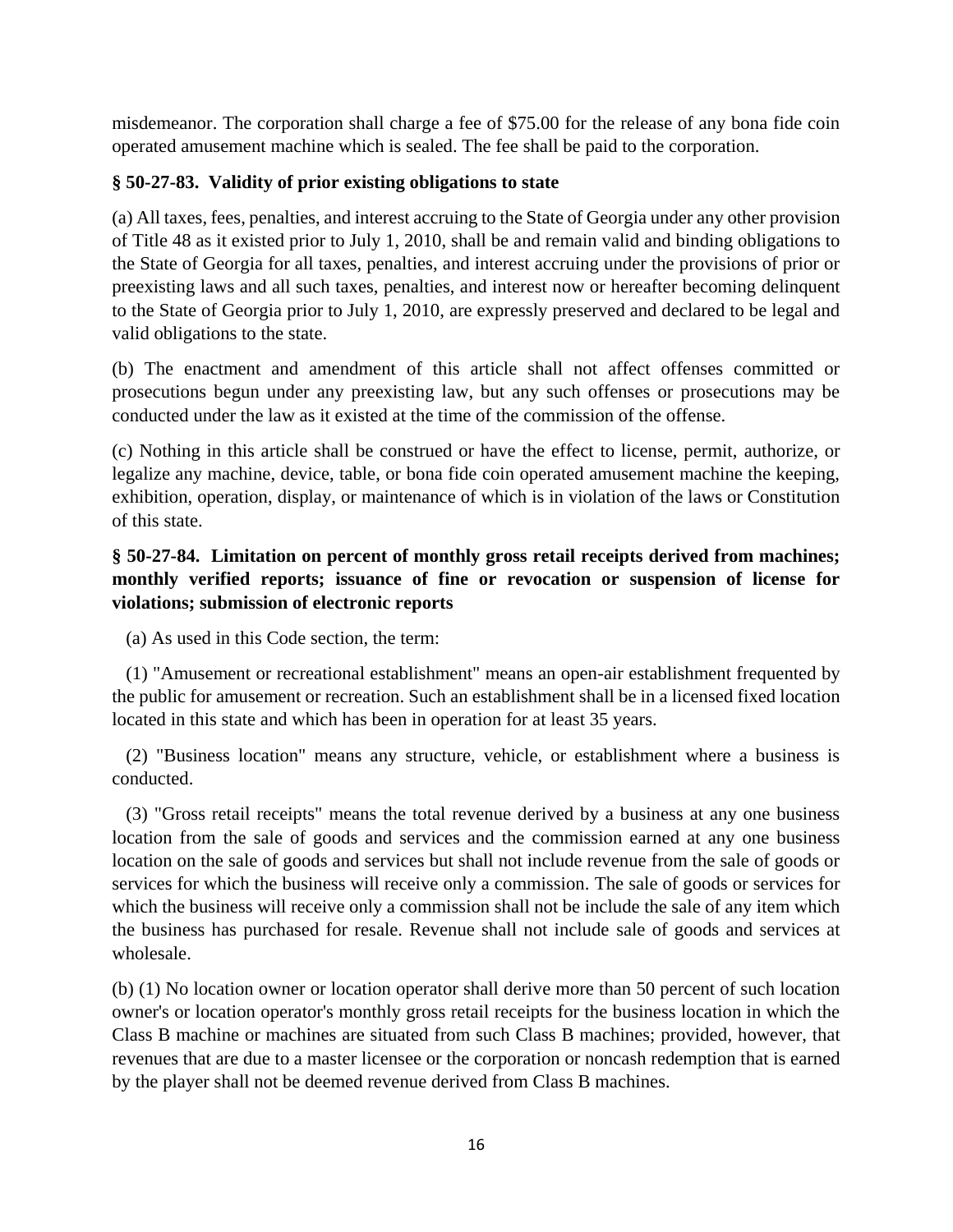(2) No location owner or location operator shall offer more than nine Class B machines to the public for play in the same business location; provided, however, that this limitation shall not apply to an amusement or recreational establishment.

(c) For each business location which offers to the public one or more Class B machines, the location owner or location operator shall prepare a monthly verified report setting out separately by location in Georgia:

- (1) The gross receipts from the Class B machines;
- (2) The gross retail receipts for the business location; and
- (3) The net receipts of the Class B machines.

(c.1) Each person holding a Class B master license shall prepare a monthly verified report setting out separately by location in Georgia:

- (1) The gross receipts from the Class B machines which the master licensee maintains; and
- (2) The net receipts of the Class B machines.

(d) In accordance with the provisions of Code Section 50-27-73 and the procedures set out in Code Sections 50-27-74 and 50-27-75, the corporation may fine an applicant or holder of a license, refuse to issue or renew a location license or master license, or revoke or suspend a location license or master license for single or repeated violations of subsection (b) of this Code section.

(e) A location owner or location operator shall report the information prescribed in this Code section in the form required by the corporation. Such report shall be submitted in an electronic format approved by the corporation.

(f) Beginning on August 20, 2013, and on the twentieth day of each month thereafter, for the previous month, the reports required by subsections (c) and (c.1) of this Code section shall be supplied to the corporation on forms provided by the corporation, including electronic means. The corporation shall be authorized to audit any records for any such business location or master licensee subject to this Code section. The corporation may contract with any state agencies to perform the audits authorized by this Code section, and it may contract or enter into a memorandum of understanding with the Department of Revenue to enforce the provisions of this Code section.

## **§ 50-27-85. Penalties for violations by location owners or operators**

(a) Except as specifically provided in this article, for single or repeated violations of this article by a location owner or location operator who offers one or more bona fide coin operated amusement machines for play by the public, the corporation may impose the following penalties on such a location owner or location operator:

 (1) A civil fine in an amount specified in rules and regulations promulgated in accordance with this article; or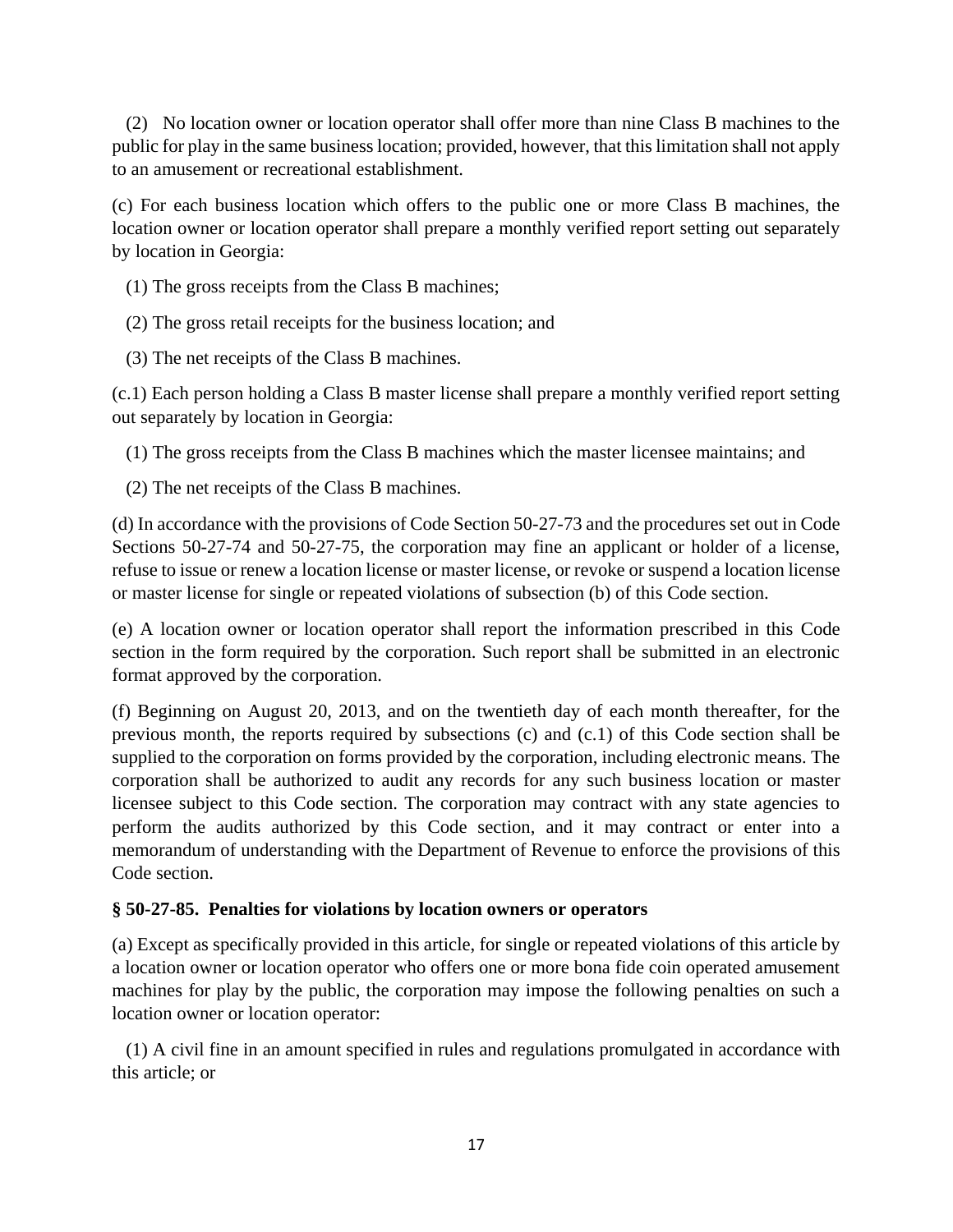(2) For a third or subsequent offense, a suspension or revocation of the privilege of offering one or more bona fide coin operated amusement machines for play by the public.

(b) Before a penalty is imposed in accordance with this Code section, a location owner or location operator shall be entitled to at least 30 days' written notice and, if requested, a hearing as provided in Code Section 50-27-74. Such written notice shall be served in the manner provided for written notices to applicants and holders of licenses in subsection (b) of Code Section 50-27-74, and an order imposing a penalty shall be delivered in the manner provided for delivery of the corporation's orders to applicants for licenses and holders of licenses in Code Section 50-27-75.

(c) In the case of a suspension or revocation in accordance with this Code section, the corporation shall require the location owner or location operator to post a notice in the business location setting out the period of the suspension or revocation. No applicant or holder of a license or permit shall allow a bona fide coin operated amusement machine under the control of such applicant or holder of a license or permit to be placed in a business location owned or operated by a location owner or location operator who has been penalized by a suspension or revocation during the period of the suspension or revocation.

# **§ 50-27-86. Local government to adopt any combination of a list of ordinance provisions**

 In addition to the state regulatory provisions regarding bona fide coin operated amusement machines contained in Code Section 16-12-35 and this article, the governing authority of any county or municipal corporation shall be authorized to enact and enforce an ordinance which includes any or all of the following provisions:

 (1) Prohibiting the offering to the public of more than six Class B machines that reward the player exclusively with noncash merchandise, prizes, toys, gift certificates, or novelties at the same business location;

 (2) Requiring the owner or operator of a business location which offers to the public any bona fide coin operated amusement machine that rewards the player exclusively as described in subsection (d) of Code Section 16-12-35 to inform all employees of the prohibitions and penalties set out in subsections (e), (f), and (g) of Code Section 16-12-35;

 (3) Requiring the owner or possessor of any bona fide coin operated amusement machine that rewards the player exclusively as described in subsection (d) of Code Section 16-12-35 to inform each location owner or location operator of the business location where such machine is located of the prohibitions and penalties set out in subsections (e), (f), and (g) of Code Section 16-12-35;

 (4) Providing for the suspension or revocation of a license granted by such local governing authority to manufacture, distribute, or sell alcoholic beverages or for the suspension or revocation of any other license granted by such local governing authority as a penalty for conviction of the location owner or location operator of a violation of subsection (e), (f), or (g) of Code Section 16- 12-35, or both. An ordinance providing for the suspension or revocation of a license shall conform to the due process guidelines for granting, refusal, suspension, or revocation of a license for the manufacture, distribution, or sale of alcoholic beverages set out in subsection (b) of Code Section 3-3-2;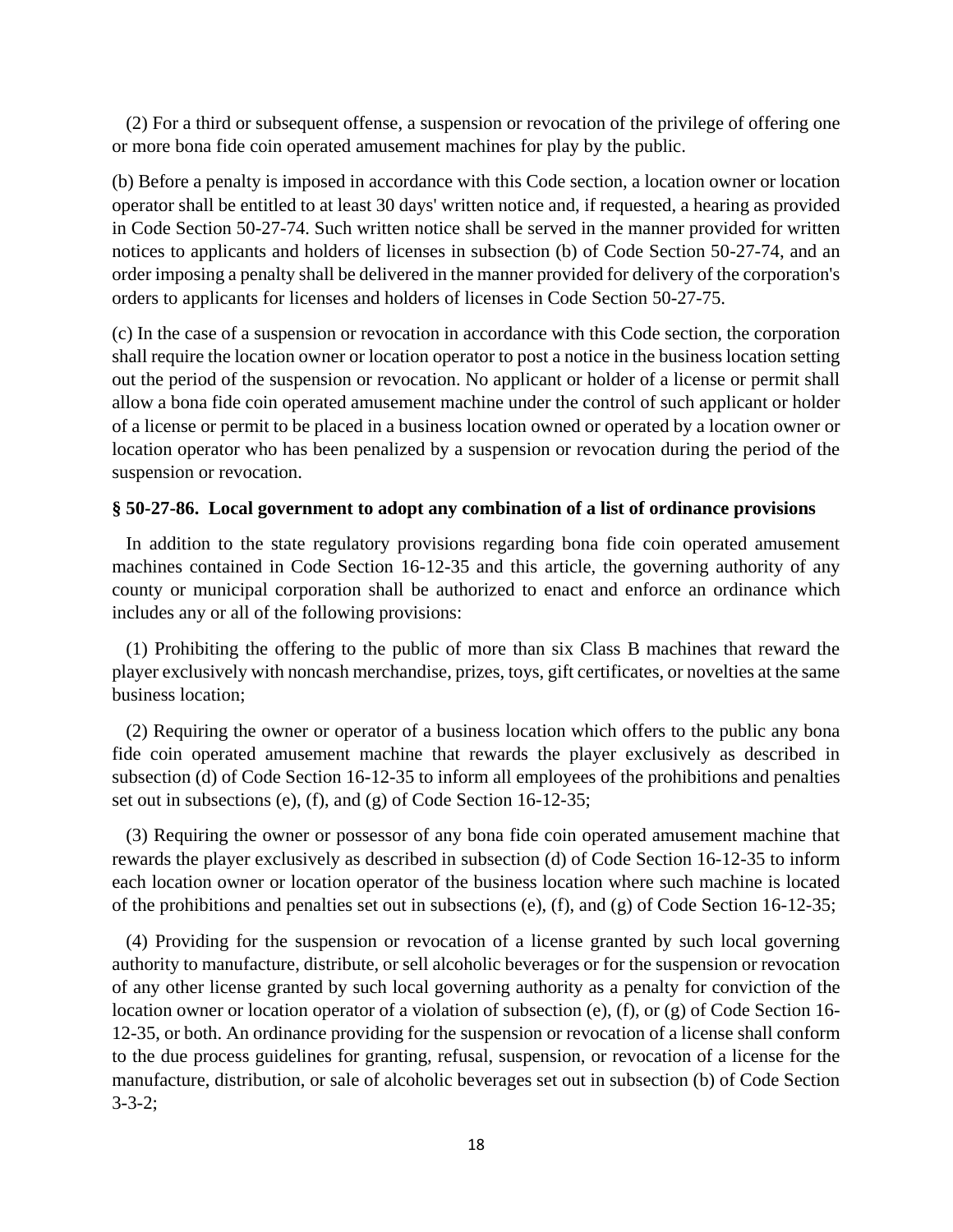(5) Providing for penalties, including fines or suspension or revocation of a license as provided in paragraph (4) of this subsection, or both, for a violation of any ordinance enacted pursuant to this subsection; provided, however, that a municipal corporation shall not be authorized to impose any penalty greater than the maximum penalty authorized by such municipal corporation's charter;

 (6) Requiring any location owner or location operator subject to paragraph (1) of subsection (b) of Code Section 50-27-84 to provide to the local governing authority a copy of each verified monthly report prepared in accordance with such Code section, incorporating the provisions of such Code section in the ordinance, providing for any and all of the penalties authorized by subsection (d) of Code Section 50-27-84, and allowing an annual audit of the reports from the location owner or location operator;

 (7) Requiring the location owner or location operator of any business location which offers to the public one or more bona fide coin operated amusement machines to post prominently a notice including the following or substantially similar language:

"GEORGIA LAW PROHIBITS PAYMENT OR RECEIPT OF MONEY FOR WINNING A GAME OR GAMES ON THIS AMUSEMENT MACHINE; PAYMENT OR RECEIPT OF MONEY FOR FREE REPLAYS WON ON THIS AMUSEMENT MACHINE; PAYMENT OR RECEIPT OF MONEY FOR ANY MERCHANDISE, PRIZE, TOY, GIFT CERTIFICATE, OR NOVELTY WON ON THIS AMUSEMENT MACHINE; OR AWARDING ANY MERCHANDISE, PRIZE, TOY, GIFT CERTIFICATE, OR NOVELTY OF A VALUE EXCEEDING \$5.00 FOR A SINGLE PLAY OF THIS MACHINE.";

 (8) Providing for restrictions relating to distance from specified structures or uses so long as those distance requirements are no more restrictive than such requirements applicable to the sale of alcoholic beverages;

 (9) Requiring as a condition for doing business in the jurisdiction disclosure by the location owner or location operator of the name and address of the owner of the bona fide coin operated amusement machine or machines;

 (10) Requiring that all bona fide coin operated amusement machines are placed and kept in plain view and accessible to any person who is at the business location; and

 (11) Requiring a business that offers one or more bona fide coin operated amusement machines to the public for play to post its business license or occupation tax certificate.

#### **§ 50-27-87. Master licenses; requirements and restrictions for licensees**

(a) (1) Except as provided in this Code section, a person shall not own, maintain, place, or lease a bona fide coin operated amusement machine unless he or she has a valid master license; provided, however, that a manufacturer or distributor may own a bona fide coin operated amusement machine intended for sale to an operator, master licensee, manufacturer, or distributor.

 (2) A master licensee shall only place or lease bona fide coin operated amusement machines for use in Georgia in a licensed location owner's or location operator's establishments.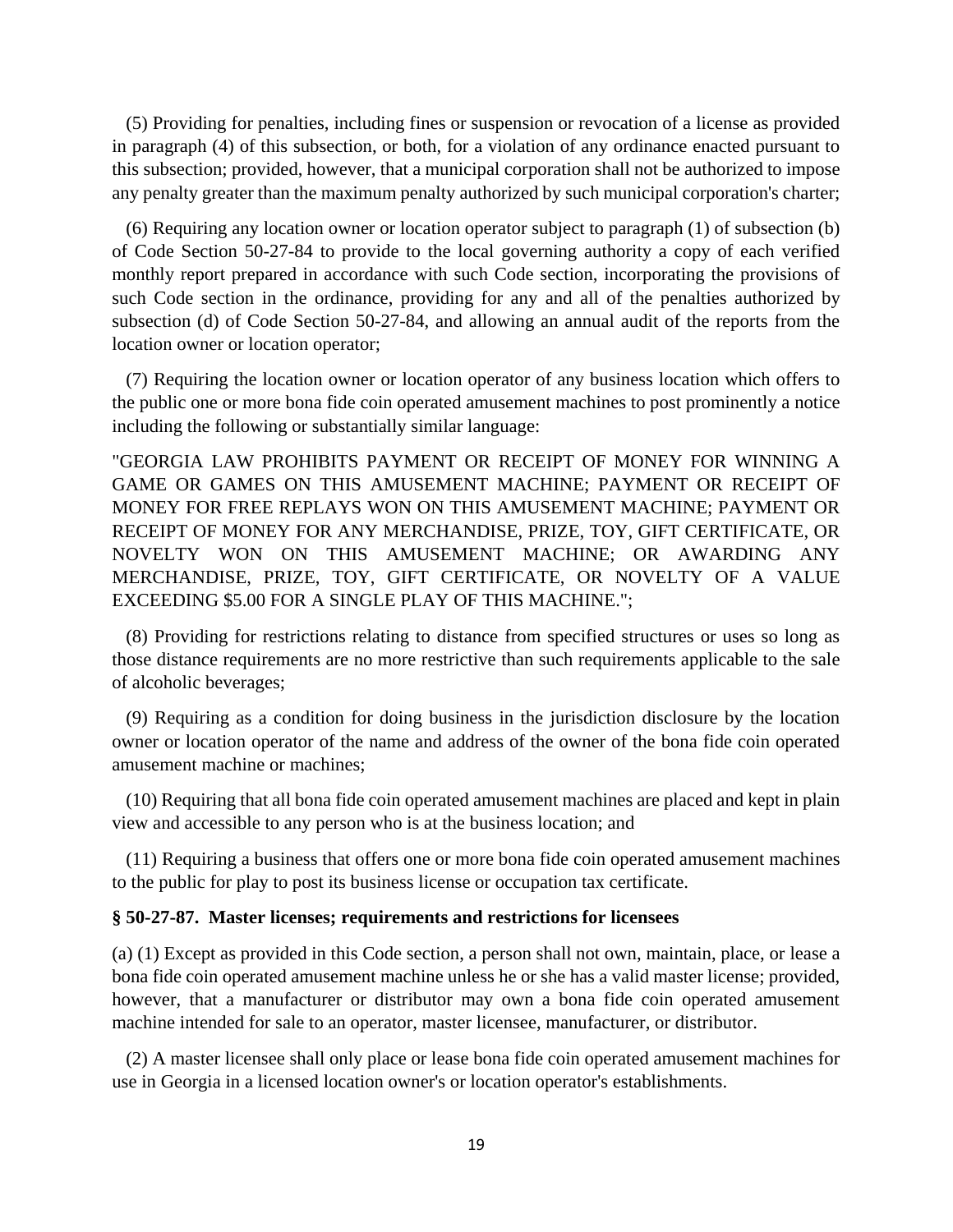(3) To be eligible as a master licensee, the person shall not have had a gambling license in any state for at least five years prior to obtaining or renewing a Georgia master's license.

 (4) On or after July 1, 2013, no person with or applying for a master license shall have an interest in any manufacturer, distributor, location owner, or location operator in this state. No person with or applying for a manufacturer license shall have an interest in a distributor, master licensee, location owner, or location operator in this state. No person applying for a distributor license shall have an interest in a manufacturer, master licensee, location owner, or location operator in this state. Additionally, no group or association whose membership includes manufacturers, distributors, operators, master licensees, location owners, or location operators shall obtain a master license nor shall they form an entity which acts as a master licensee, operator, location owner, or location operator for the purpose of obtaining a master license; provided, however, that through June 30, 2015, this paragraph shall not apply to persons who, as of December 31, 2013, have or will have continuously possessed a master license for ten or more years and, for ten or more years, have or will have continuously owned or operated a location where a bona fide coin operated machine has been placed. Nothing in this paragraph shall prohibit a manufacturer, distributor, or master licensee from entering into a financial arrangement with the other for the sale of machines, including but not limited to a lien, guaranty, or line of credit.

 (5) Failure to adhere to the provisions of this subsection shall result in a fine of not more than \$50,000.00 and loss of the license for a period of one to five years per incident and subject the master licensee to the loss of any other state or local license held by the master licensee. The corporation shall notify any state or federal agency that issues a license to such master licensee of the breach of its duties under this article.

(b) (1) No bona fide coin operated amusement machine, its parts, or software or hardware shall be placed or leased in any location owner's or location operator's establishment except by a master licensee and only if the owner or agent of the location owner or location operator has entered into a written agreement with a master licensee for placement of the bona fide coin operated amusement machine. Beginning on July 1, 2013, no person with or applying for a location owner's or location operator's license shall have an interest in any person or immediate family member of a person with a master license, or doing business as a distributor, or manufacturer in this state. A location owner or location operator may sell a bona fide coin operated amusement machine to anyone except another location owner or location operator. Failure to adhere to this subsection shall result in a fine up to \$50,000.00 and loss of the location owner's or location operator's license for a period of one to five years per incident and subject the location owner or location operator to the loss of any other state or local licenses held by the location owner or location operator. The corporation shall notify any state or federal agency that issues a license to such location owner or location operator of the breach of its duties under this article.

 (2) A copy of the written agreement shall be on file in the master licensee's and the location owner's and location operator's place of business and available for inspection by individuals authorized by the corporation.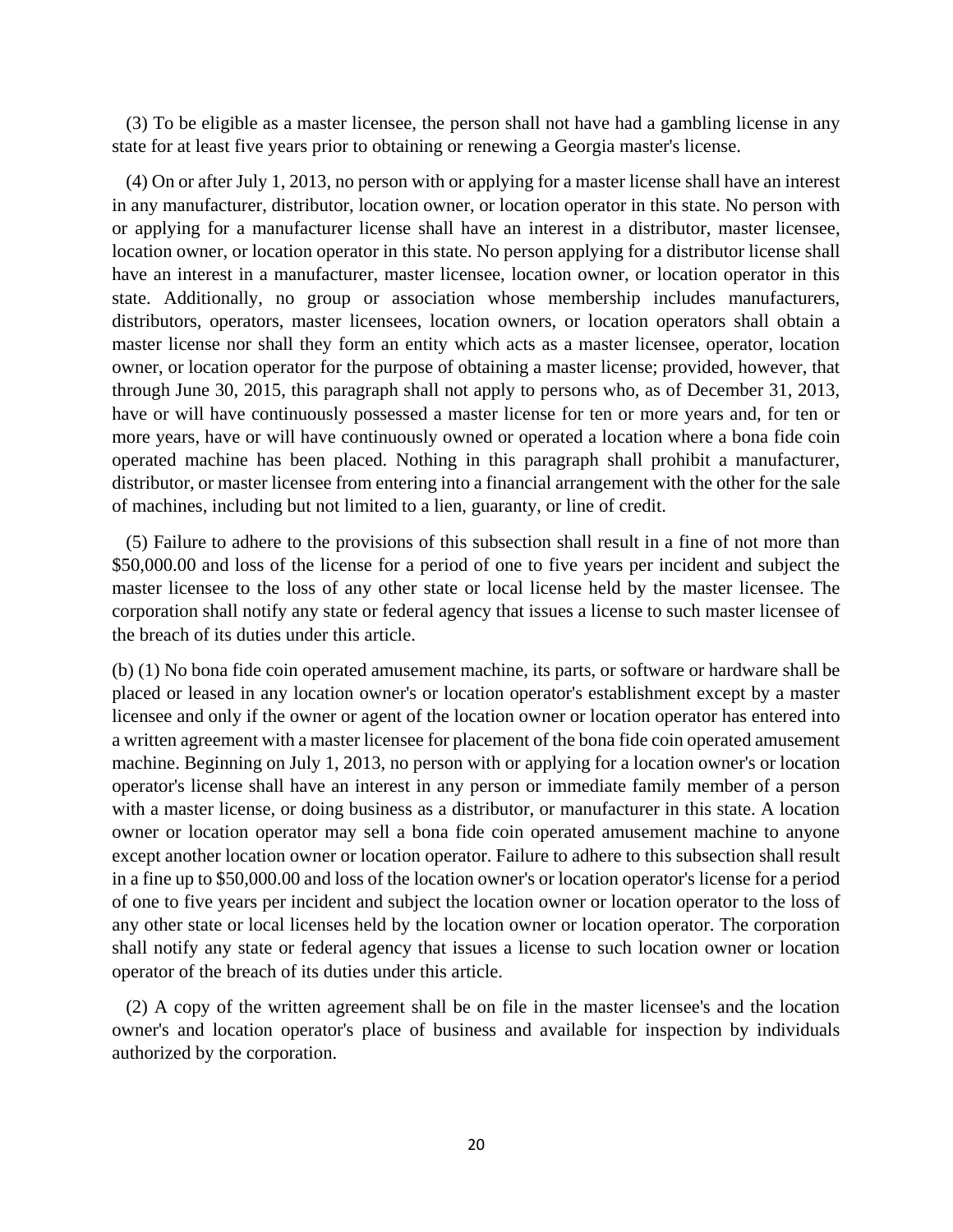(3)( A) Any written agreement entered into after April 10, 2013, shall be exclusive as between one bona fide coin operated amusement machine master licensee and one location owner or location operator per location. Any agreement entered into before April 10, 2013, shall not be deemed valid for failure to allocate revenue pursuant to Code Section 50-27-87.1 or 50-27-102, and notwithstanding any agreements between master licensees and location owners and location operators, both shall act in a manner that complies with this chapter.

(B) Any agreement entered into or renewed after the effective date of this subparagraph shall be for at least one year.

(C) Any applicant for a new location license for a location where machines have been placed at any time in the immediately preceding nine months shall either:

(i) Not place machines in such location for nine months from the date of the granting of the location license: or

(ii) Formally accept an assignment of the written agreement between the master licensee and the immediately preceding location owner or location operator: provided, however, that the master licensee may refuse to assign the written assignment.

For the purposes of division (ii) of this subparagraph, the master licensee is the master licensee that, in the nine months preceding the application for a new location license, had the last written agreement with the immediately preceding location owner or location operator or the master licensee that, in the nine months preceding the application for a new location license, had requested or commenced a hearing pursuant to Code Section 50-27-102, whichever had machines placed in the location first.

(c) No person shall receive a portion of any proceeds or revenue from the operation of a bona fide coin operated amusement machine except the operator, location owner, or location operator, notwithstanding Code Section 50-27-102. No commission or fee shall be awarded for the facilitation of a contract or agreement between a master licensee and a location owner or location operator; provided, however, that an employee of a master licensee may receive compensation, including a commission, for such agreements or contracts. A master licensee shall not pay a commission or provide anything of value to any person who is an employee, independent contractor, or immediate family member of a location owner or location operator.

(d) This Code section shall only apply to manufacturers, distributors, operators, master licensees, and location owners or location operators of Class B machines.

# **§ 50-27-87.1. Unfair methods of competition; unfair and deceptive acts**

 The following acts or practices are deemed unfair methods of competition and unfair and deceptive acts under this article:

 (1) Until the corporation certifies that the Class B accounting terminal authorized by Code Section 50-27-101 is implemented, a master licensee, location owner, or location operator retaining more than 50 percent of the net monthly proceeds for the operation of a Class B machine;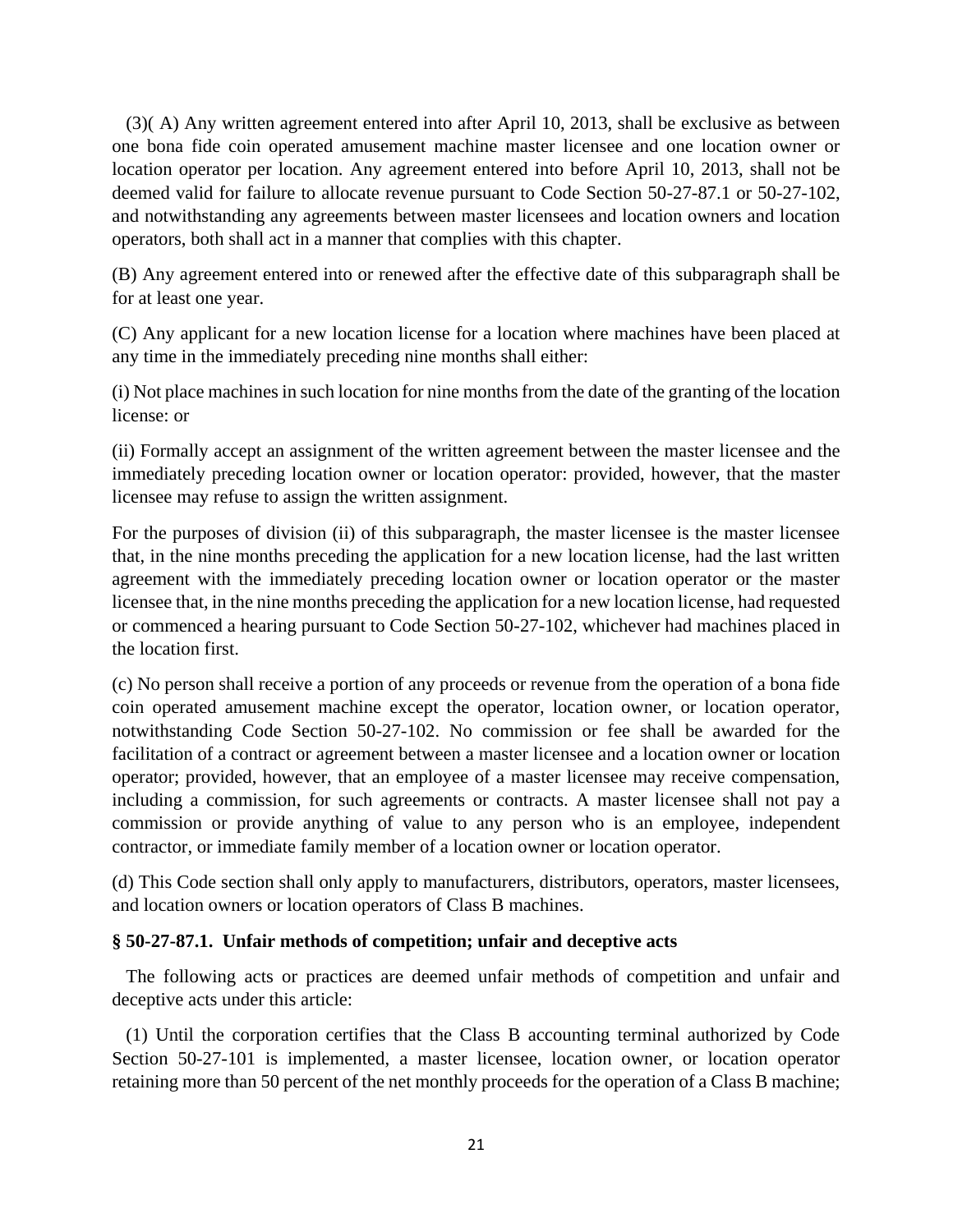(2) A master licensee or owner entering into an agreement with a manufacturer or distributor:

 (A) That grants the owner or master licensee exclusive rights to own, maintain, place, or lease a type, model, or brand of bona fide coin operated amusement machine in this state; or

 (B) For the lease of a bona fide coin operated amusement machine, its parts, or software or hardware;

 (3) A location owner or location operator asking, demanding, or accepting anything of value, including but not limited to a loan or financing arrangement, gift, procurement fee, lease payments, revenue sharing, or payment of license fees or permit fees from a manufacturer, distributor, or master licensee, as an incentive, inducement, or any other consideration to locate bona fide coin operated amusement machines in that establishment. A location owner that violates this subsection shall have all of the location owner's state business licenses revoked for a period of one to five years per incident. The location owner also shall be fined up to \$50,000.00 per incident and required to repay any incentive fees or other payments received from the operator; and

 (4) A manufacturer, distributor, operator, master licensee, or individual providing anything of value, including but not limited to a loan or financing arrangement, gift, procurement fee, lease payments, revenue sharing, or payment of license fees or permit fees to a location owner or location operator, as any incentive, inducement, or any other consideration to locate bona fide coin operated amusement machines in that establishment. A manufacturer, distributor, operator, master licensee, or individual who violates this subsection shall have all of his or her state business licenses revoked for a period of one to five years per incident. The individual, manufacturer, distributor, owner, or master licensee also shall be fined up to \$50,000.00 per incident.

## **§ 50-27-88. Establishment of rules and policies; application for license**

 (a) The corporation shall establish rules or policies, with the advice of the Bona Fide Coin Operated Amusement Machine Operator Advisory Board, to establish or create:

(1) Forms and information reasonably required for the submission of a license application; and

 (2) Procedures to ensure that applicants for a license provide the identical name and address of the applicant as stated in the application for a license required by local governing authorities and specify the premises where the licensee shall have its place of business.

(b) Any legal entity, including but not limited to all partnerships, limited liability companies, and domestic or foreign corporations, lawfully registered and doing business under the laws of Georgia or the laws of another state and authorized by the Secretary of State to do business in Georgia which seeks to obtain a license for bona fide coin operated amusement machines may be permitted to apply for a license in the name of the legal entity as it is registered in the office of the Secretary of State; provided, however, that:

 (1) In its application for any bona fide coin operated amusement machine license, the legal entity shall provide the corporation with the name and address of its agent authorized to receive service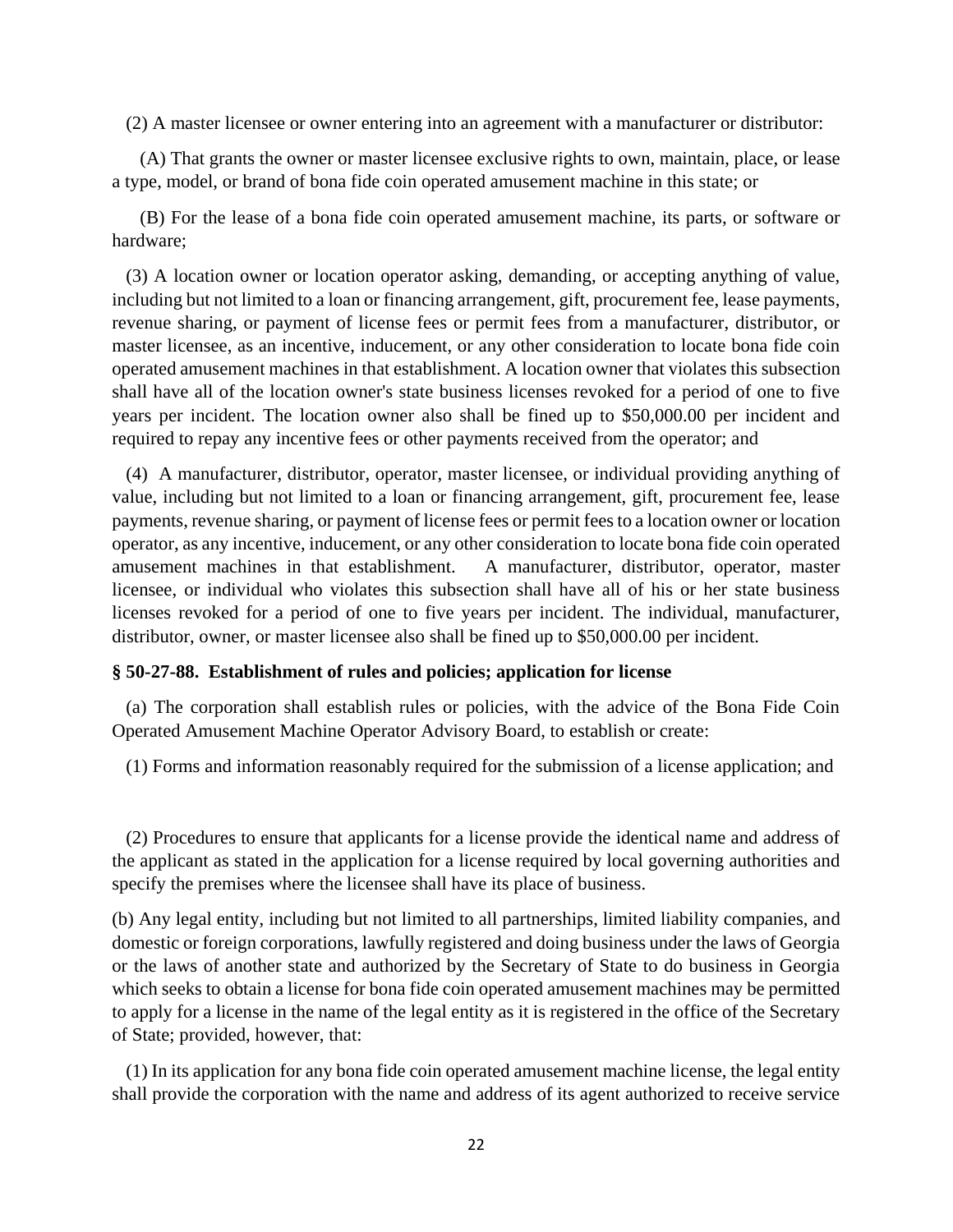of process under the laws of Georgia, together with a listing of its current officers and their respective addresses;

 (2) Any change in the status of licensee's registered agent, including but not limited to change of address or name, shall be reported to the corporation within ten business days of such occurrence;

 (3) In the event that a legal entity shall fail to appoint or maintain a registered agent in Georgia as required by law, or whenever its registered agent cannot with due diligence be found at the registered office of the business as designated in its application for license, the chief executive officer shall be appointed agent to receive any citation for violation of the provisions of this article;

 (4) Process may be served upon the chief executive officer by leaving with the chief executive officer duplicate copies of such citations;

 (5) In the event that the notice of citation is served upon the chief executive officer or one of the chief executive officer's designated agents, the chief executive officer shall immediately forward one of the copies to the business at its registered office;

(6) Any service made upon the chief executive officer shall be answerable within 30 days; and

 (7) The corporation shall keep a record of all citations served upon the chief executive officer under this article and shall record the time of service and the disposition of that service.

# **§ 50-27-89. Bona Fide Coin Operated Amusement Machine Operator Advisory Board; membership; terms; policies and procedures; selection of vendors**

(a) There shall be a Bona Fide Coin Operated Amusement Machine Operator Advisory Board to be composed of ten members. The chief executive officer of the corporation shall serve as a member. Two members shall be appointed by the Speaker of the House of Representatives, two members by the Lieutenant Governor, and five members by the Governor; at least one appointee shall be a licensed location owner or location operator. At least seven members shall be Georgia operators with current master licenses representing the broadest possible spectrum of business characteristics of bona fide coin operated amusement machine operators.

(b) Members appointed to the advisory board shall serve terms of four years. Upon the expiration of a member's term of office, a new member appointed in the same manner as the member whose term of office expired as provided in subsection (a) of this Code section shall become a member of the advisory board and shall serve for a term of four years and until such member's successor is duly appointed and qualified. If a vacancy occurs in the membership of the advisory board, a new member shall be appointed for the unexpired term of office by the official who appointed the vacating member. Members may be reappointed to additional terms.

(c) The advisory board shall establish its own policies and internal operating procedures. Members of the advisory board shall serve without compensation or reimbursement of expenses. The advisory board may report to the corporation in writing at any time. The corporation may invite the advisory board to make an oral presentation to the corporation.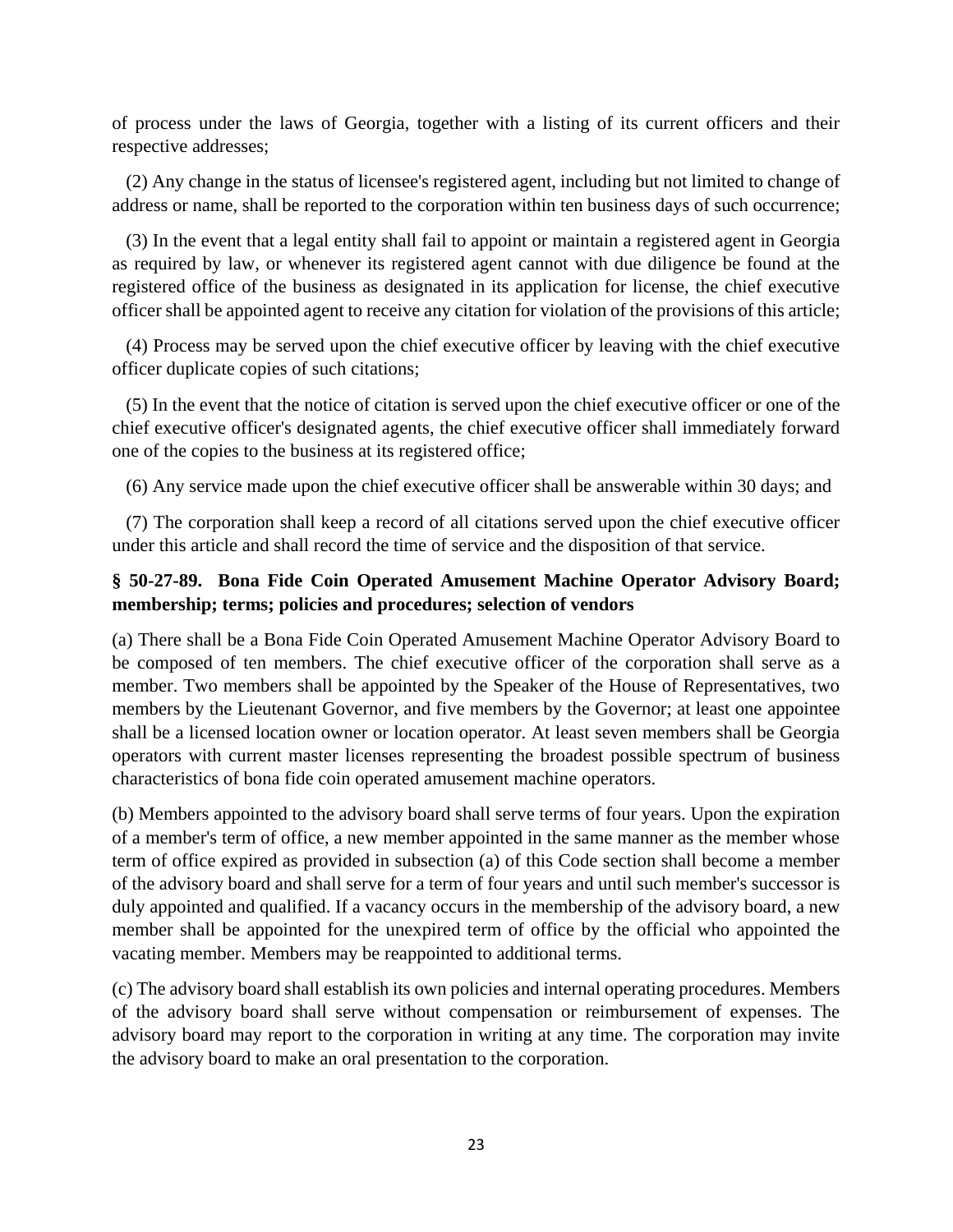(d) The advisory board shall have the exclusive authority to initiate a process to determine a variety of cost-effective, efficacious, and fiscally responsible approaches for consideration by the corporation of a Class B accounting terminal authorized by Code Section 50-27-101; provided, however, that the board shall comply with the deadline contained in subsection (a) of Code Section 50-27-101 for procuring the centralized accounting terminal and communications network. The advisory board shall be further authorized to contract with the Department of Administrative Services to develop a request for proposal to receive bids to provide the Class B accounting terminal and shall submit a minimum of three recommended proposals to the corporation unless only two vendors respond. The corporation shall select one of the recommended proposals to serve as the Class B accounting terminal vendor.

(e) No advisory board member, corporation member, or immediate family of either may own a substantial interest in or be an employee, independent contractor, agent, or officer of any vendor recommended to or selected by the corporation. For the purposes of this Code section, "substantial interest" means the direct or indirect ownership of any privately held assets or stock or over \$5,000.00 in publicly traded stock.

# **§ 50-27-100. Legislative findings**

The General Assembly finds that:

(1) There is a compelling state interest in ensuring the most efficient, honest, and accurate regulation of the bona fide coin operated amusement machine industry in this state; and

(2) The most efficient, accurate, and honest regulation of the bona fide coin operated amusement machine industry in this state can best be facilitated by establishing a Class B accounting terminal to which all Class B machines will be linked by a communications network to provide superior capability of auditing, reporting, and regulation of the coin operated amusement machine industry.

§50-27-101. Class B accounting terminal; communication networks; other procedures and policies

(a) On or before July 1, 2014, in cooperation with the Bona Fide Coin Operated Amusement Machine Operator Advisory Board established under Code Section 50-27-89, the corporation shall procure a Class B accounting terminal linked by a communications network through which all Class B machines in a location shall connect to a single point of commerce for the purpose of accounting and reporting to the state. In no event shall the terminal approved by the corporation limit participation to only one manufacturer or one type of bona fide coin operated amusement machine. Consideration shall be given to the cost associated with retrofitting all existing Class B machines and efforts made to minimize that cost.

(b) Six months after the procurement of a Class B accounting terminal and successful pilot testing, all Class B machines shall be linked by a communications network to a Class B accounting terminal for purposes of monitoring and reading device activities as provided for in this Code section. When the corporation is satisfied with the operation of the Class B accounting terminal it shall certify the effective status of the Class B accounting terminal and notify all licensees of such certification.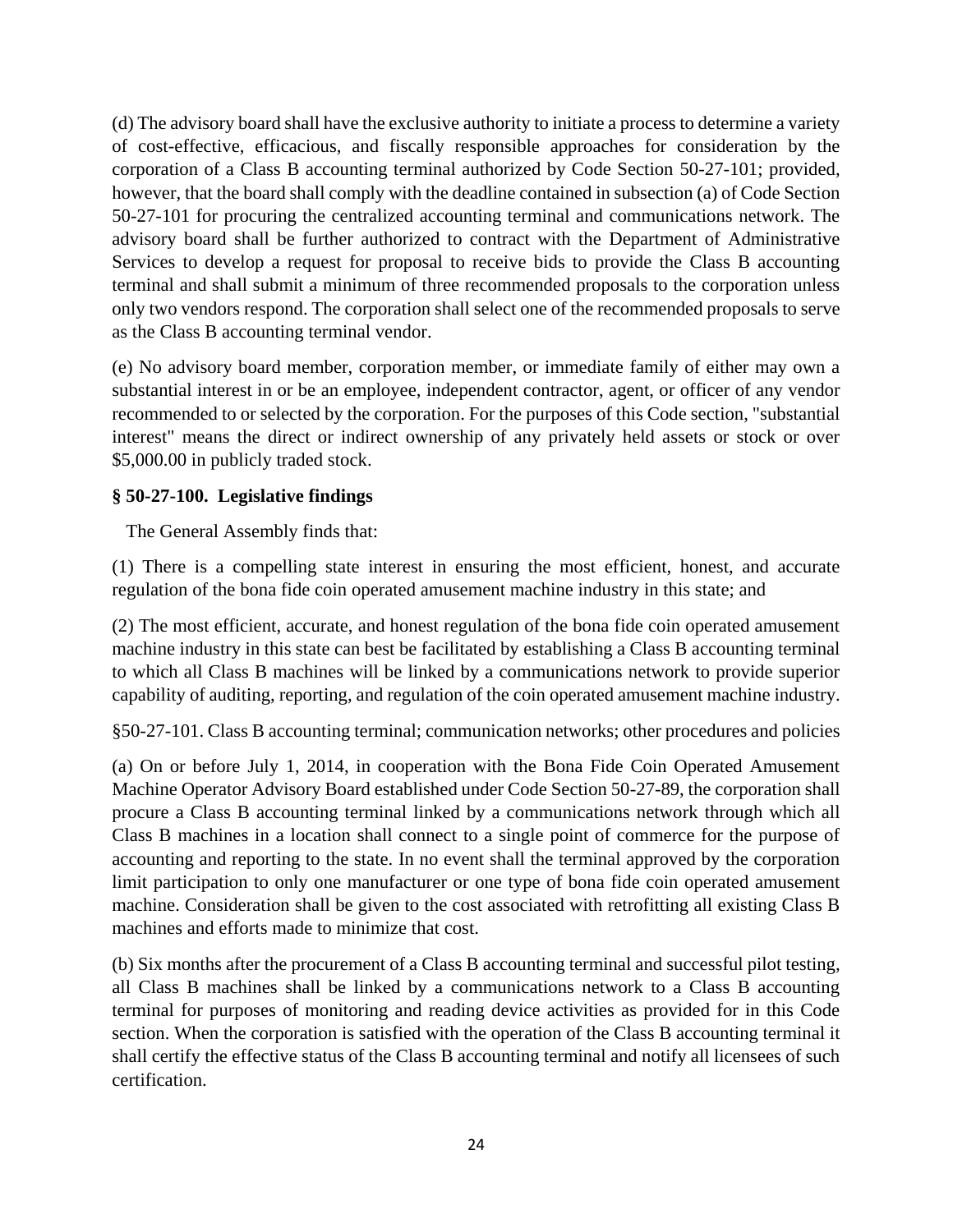(c) The Class B accounting terminal shall be designed and operated to allow the monitoring and reading of all Class B machines for the purpose of compliance with regard to their obligations to the state. The Class B accounting terminal shall be located within and administered by the corporation.

(d) The Class B accounting terminal shall not provide for the monitoring or reading of personal or financial information concerning patrons of bona fide coin operated amusement machines.

(e) Any entity that acts as a vendor for the corporation in building, operating, maintaining, or contracting to build, operate, or maintain a Class B accounting terminal shall be prohibited from obtaining a license as an operator or location owner or location operator. As used in this subsection, the term "entity" shall also include the entity's employees, independent contractors, consultants, or any other person as defined in paragraph (15) of subsection (b) of Code Section 50-27-70 which is related to the entity during the time the vendor is involved with providing service as it relates to the Class B accounting terminal for the corporation.

(f) Except as provided in subsection (e) of Code Section 50-27-73, nothing in this part shall be construed to provide any authority to the corporation to limit or eliminate Class B machines or to limit, eliminate, or unduly restrict the number of licenses, permits, or certifications for operators or location owners or location operators.

(g) The corporation shall not expand, limit, or otherwise alter what constitutes a bona fide coin operated amusement machine and the permitted redemption related items, except that the corporation shall be permitted to authorize any ticket or product of the corporation.

# **§ 50-27-102. Role of corporation; implementation and certification; separation of funds and accounting**

(a) Upon successful implementation and certification of the Class B accounting terminal under the provisions of Code Section 50-27-101, and for the first fiscal year thereafter, the corporation shall:

(1) Retain 5 percent of the net receipts;

(2) Provide, within five business days of receipt, 47.5 percent of the net receipts to the location owner and location operator for the cost associated with allowing the Class B machines to be placed; and

(3) Provide, within five business days of receipt, 47.5 percent of the net receipts to the operator holding the Class B master license for the cost of securing, operating, and monitoring the machines.

(b) In each fiscal year after the implementation and certification required by subsection (a) of this Code Section, the corporation's share shall increase 1 percent, taken evenly from the location owner or location operator and the operator, to a maximum of 10 percent.

(c) The corporation shall require location owners and location operators to place all bona fide coin operated amusement machine proceeds due the corporation in a segregated account in institutions insured by the Federal Deposit Insurance Corporation not later than the close of the next banking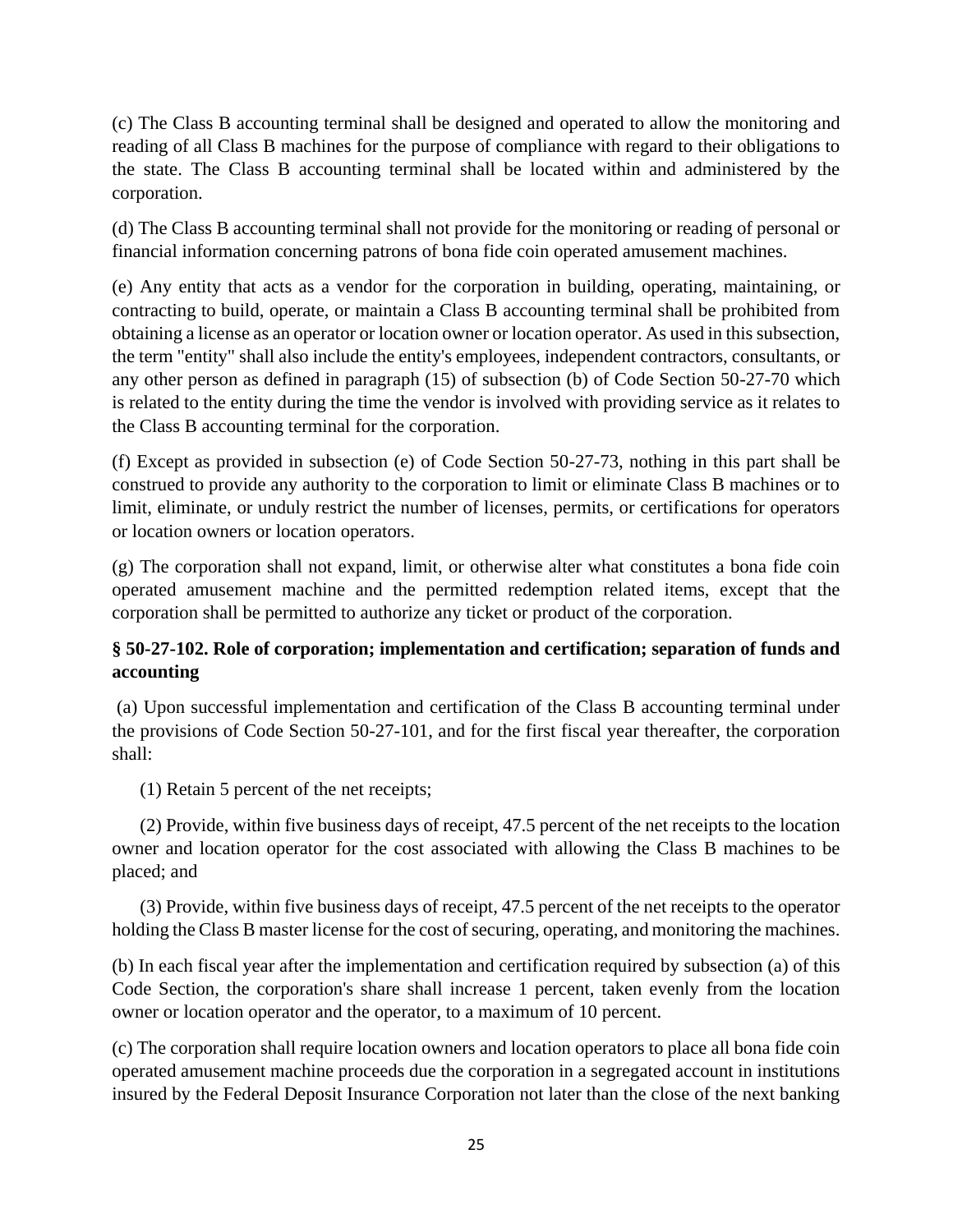day after the date of their collection by the retailer until the date they are paid over to the corporation. At the time of such deposit, bona fide coin operated amusement machine proceeds shall be deemed to be the property of the corporation. The corporation may require a location owner or location operator to establish a single separate electronic funds transfer account where available for the purpose of receiving proceeds from Class B machines, making payments to the corporation, and receiving payments for the corporation. Unless otherwise authorized in writing by the corporation, each bona fide coin operated amusement machine location owner or location operator shall establish a separate bank account for bona fide coin operated amusement machine proceeds which shall be kept separate and apart from all other funds and assets and shall not be commingled with any other funds or assets. Whenever any person who receives proceeds from bona fide coin operated amusement machines becomes insolvent or dies insolvent, the proceeds due the corporation from such person or his or her estate shall have preference over all debts or demands. If any financial obligation to the corporation has not been timely received.

 $(d)(1)$  As a condition of the license issued pursuant to this article, no master licensee or location owner or location operator shall replace or remove a Class A or Class B bona fide coin operated amusement machine from a location until the master licensee and location owner or location operator certify to the corporation that there are no disputes regarding any agreement, distribution of funds, or other claim between the master licensee and location owner or location operator; provided, however, that this certification shall not be required if a master licensee is replacing its own Class A or Class B bona fide coin operated amusement machine at a location. If either the master licensee or location owner or location operator is unable to make the certification required by this Code section, the corporation shall refer the dispute to a hearing officer as set forth in this subsection

(2) The corporation shall have jurisdiction of all disputes between and among any licensees or former licensees whose licenses were issued pursuant to this article relating in any way to any agreement involving coin operated amusement machines, distribution of funds, tortious interference with contract, other claims against a subsequent master license holder or location owner, or any other claim involving coin operated amusement machines; provided, however, that this paragraph shall not apply to any agreement which expired on or before April 10, 2013. Except as provided in paragraph (1) of this subsection, the corporation shall refer any dispute certified by any master licensee against any other master licensee or any location owner or location operator or by any location owner or location operator against any master licensee to a hearing officer. For the purpose of service on licensees with respect to disputes, each licensee or former licensee shall register and keep current with the corporation the name of an agent and his or her address and an e-mail address which shall be made available to any licensee on request. Service by registered mail, courier delivery, or overnight mail delivered to the agent's registered address and to the email address shall be adequate service on the licensee for a hearing on the dispute. All disputes subject to the provisions of this Code section certified by a master licensee, location owner, or location operator shall be decided by a hearing officer approved or appointed by the corporation. The corporation shall adopt rules and regulations governing the selection of hearing officers after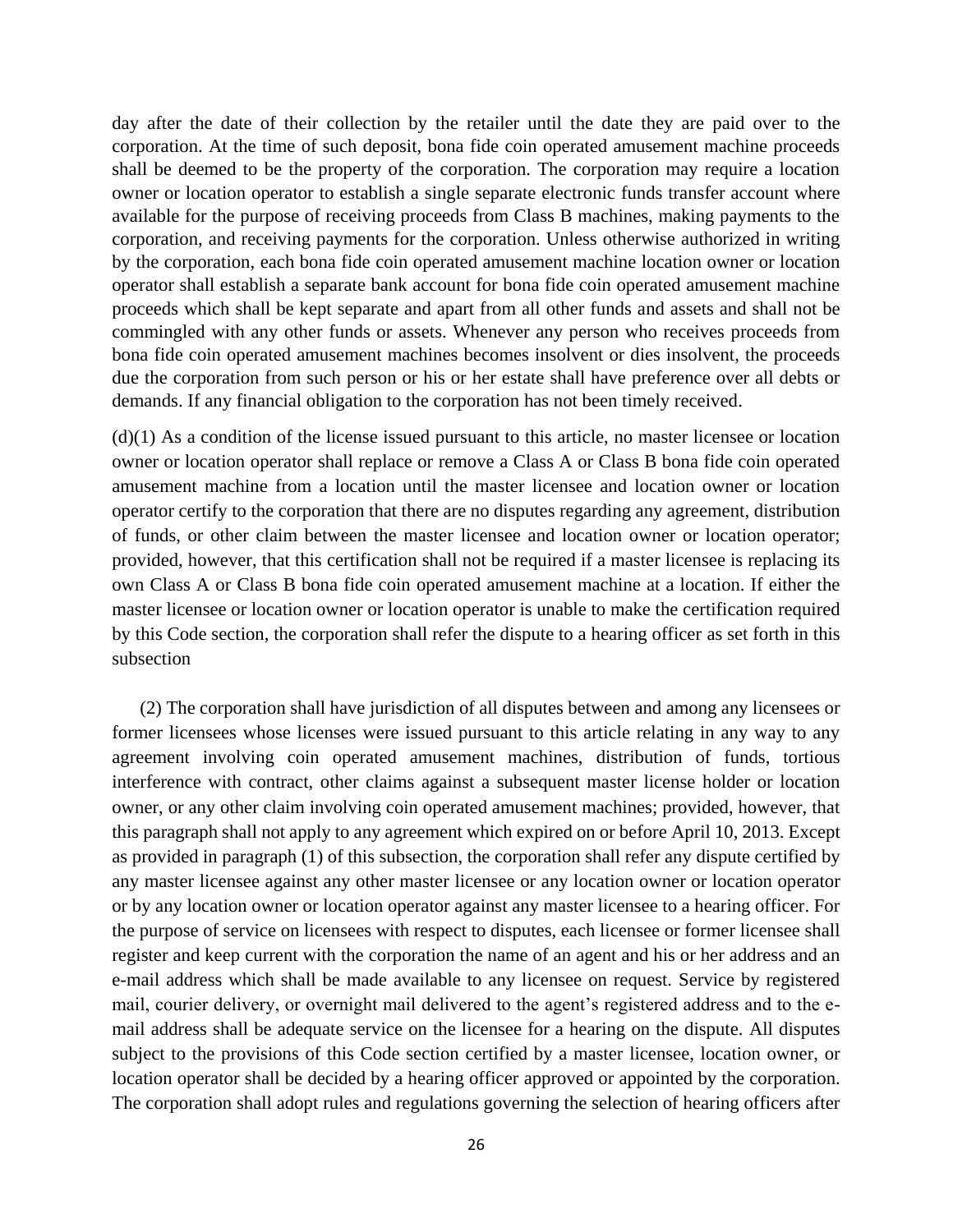consultation with the Bona Fide Coin Operated Amusement Machine Operator Advisory Board. Costs of the hearing officer's review, including any hearing set pursuant to this Code section, shall be shared equally between the parties in the dispute unless provided otherwise in the agreement or by the hearing officer; provided, however, that the corporation shall not be responsible for any of the costs associated with the dispute resolution mechanism set forth in this Code section. If any party fails to timely pay the costs of the hearing officer's review within ten days of service of notice of costs by the hearing officer, the hearing officer shall grant a default judgment on liability against the nonpaying party. The hearing officer shall then consider evidence related to damages or any relief and shall render judgement based upon a preponderance of the evidence.

(3) The corporation shall also adopt rules governing the procedure, evidentiary matters, and any prehearing discovery applicable to disputes resolved pursuant to this Code section. Such rules shall be consistent with the Georgia Arbitration Code, and the corporation shall consult the Bona Fide Coin Operated Amusement Machine Operator Advisory Board regarding the procedures or rules adopted pursuant to this subsection. Notwithstanding Code Section 9-9-9, such procedures and rules shall include at least the right of notice to produce books, writings, and other documents or tangible things; depositions; and interrogatories.

(4) If requested by the master licensee or the location owner or location operator, the hearing officer shall conduct a hearing as to the dispute, but in no case unless extended by the hearing officer for a good cause shall the hearing officer conduct a hearing more than 90 days after he or she has been appointed or selected to decide the dispute. No Class B bona fide coin operated amusement machine that is subject to the dispute resolution mechanism required by this Code section shall be removed from the terminal by a master licensee, location owner, or location operator or otherwise prevented by a master licensee, location owner, or location operator from play by the public until a final decision is entered and all appellate rights have been exhausted, or until the master licensee and location owner or location operator agree to a resolution, whichever occurs first.

(5) The decision of the hearing officer may be appealed to the chief executive officer or his or her designee. The chief executive officer shall not reverse a finding of fact of the hearing officer if any evidence supports the hearing officer's conclusion. The chief executive officer shall not reverse a conclusion of law of the hearing officer unless it was clearly erroneous, arbitrary, and capricious or exceeded the hearing officer's jurisdiction. The decision of the chief executive officer may be appealed to the Superior Court of Fulton County, which court shall not reverse the chief executive officer's findings of fact unless it is against the weight of the evidence as set forth in Code Section 5-5-21, and the chief executive officer's legal conclusions shall not be set aside unless there is an error of law."